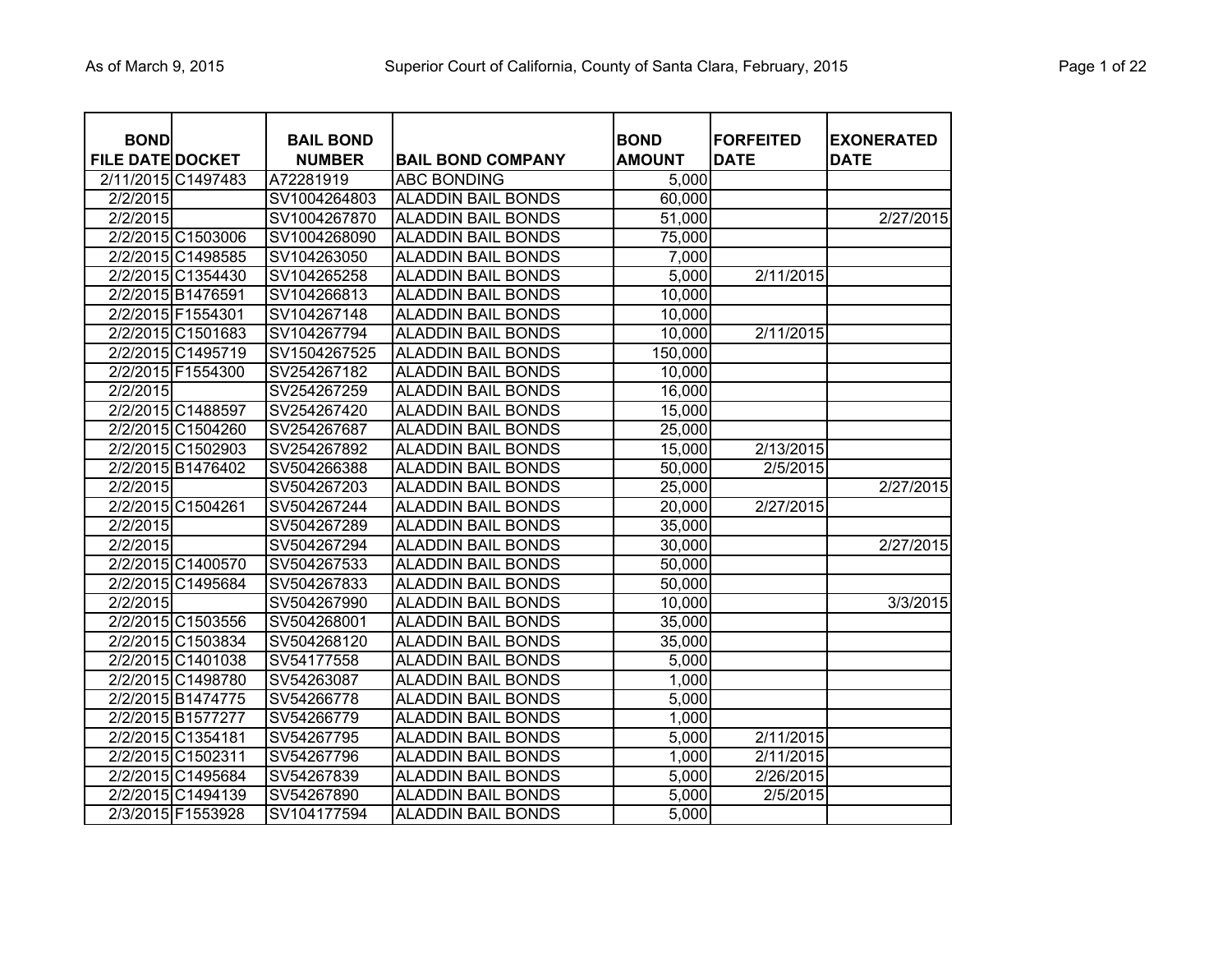| <b>BOND</b><br><b>FILE DATE DOCKET</b> | <b>BAIL BOND</b><br><b>NUMBER</b> | <b>BAIL BOND COMPANY</b>  | <b>BOND</b><br><b>AMOUNT</b> | <b>FORFEITED</b><br><b>DATE</b> | <b>EXONERATED</b><br><b>DATE</b> |
|----------------------------------------|-----------------------------------|---------------------------|------------------------------|---------------------------------|----------------------------------|
| 2/3/2015                               | SV104267230                       | <b>ALADDIN BAIL BONDS</b> | 5,000                        |                                 |                                  |
| 2/3/2015 F1452469                      | SV104267418                       | <b>ALADDIN BAIL BONDS</b> | 6,000                        | 2/13/2015                       |                                  |
| 2/3/2015 B1577396                      | SV104267573                       | <b>ALADDIN BAIL BONDS</b> | 10,000                       |                                 |                                  |
| 2/3/2015                               | SV104267599                       | <b>ALADDIN BAIL BONDS</b> | 5,000                        |                                 | 2/17/2015                        |
| 2/3/2015                               | SV104268033                       | <b>ALADDIN BAIL BONDS</b> | 10,000                       |                                 |                                  |
| 2/3/2015                               | SV254268178                       | <b>ALADDIN BAIL BONDS</b> | 15,000                       |                                 |                                  |
| 2/3/2015                               | SV254268260                       | <b>ALADDIN BAIL BONDS</b> | 20,000                       |                                 |                                  |
| 2/3/2015 C1502703                      | SV254268325                       | <b>ALADDIN BAIL BONDS</b> | 23,000                       | 2/6/2015                        |                                  |
| 2/3/2015 C1490880                      | SV254268326                       | <b>ALADDIN BAIL BONDS</b> | 15,000                       | 2/19/2015                       |                                  |
| 2/3/2015 B1577100                      | SV504266382                       | <b>ALADDIN BAIL BONDS</b> | 25,000                       |                                 |                                  |
| 2/3/2015                               | SV504267747                       | <b>ALADDIN BAIL BONDS</b> | 27,000                       |                                 |                                  |
| 2/3/2015 B1369953                      | SV504268198                       | <b>ALADDIN BAIL BONDS</b> | 50,000                       | 2/18/2015                       |                                  |
| 2/3/2015 C1485420                      | SV504268311                       | <b>ALADDIN BAIL BONDS</b> | 50,000                       |                                 |                                  |
| 2/3/2015 C1496049                      | SV54267014                        | <b>ALADDIN BAIL BONDS</b> | 5,000                        |                                 |                                  |
| 2/3/2015 C1401151                      | SV54268327                        | <b>ALADDIN BAIL BONDS</b> | 5,000                        | 2/6/2015                        |                                  |
| 2/4/2015 C1476706                      | SV1004268162                      | <b>ALADDIN BAIL BONDS</b> | 75,000                       |                                 |                                  |
| 2/4/2015                               | SV104248658                       | <b>ALADDIN BAIL BONDS</b> | 10,000                       |                                 |                                  |
| 2/4/2015 C1475295                      | SV104268389                       | <b>ALADDIN BAIL BONDS</b> | 8,000                        | 2/17/2015                       |                                  |
| 2/4/2015 C1504664                      | SV104268652                       | <b>ALADDIN BAIL BONDS</b> | 10,000                       |                                 |                                  |
| 2/4/2015 C1499331                      | SV504267341                       | <b>ALADDIN BAIL BONDS</b> | 15,000                       |                                 |                                  |
| 2/4/2015 C1493082                      | SV504268129                       | <b>ALADDIN BAIL BONDS</b> | 40,000                       |                                 |                                  |
| 2/4/2015 C1400867                      | SV504268157                       | <b>ALADDIN BAIL BONDS</b> | 21,000                       |                                 |                                  |
| 2/5/2015 B1576607                      | SV104264841                       | <b>ALADDIN BAIL BONDS</b> | 5,000                        |                                 |                                  |
| 2/5/2015 CC931096                      | SV104268757                       | <b>ALADDIN BAIL BONDS</b> | 10,000                       |                                 |                                  |
| 2/5/2015                               | SV254268143                       | <b>ALADDIN BAIL BONDS</b> | 5,000                        |                                 |                                  |
| 2/5/2015 C1497452                      | SV254268828                       | <b>ALADDIN BAIL BONDS</b> | 20,000                       | 2/18/2015                       |                                  |
| 2/5/2015                               | SV254268829                       | <b>ALADDIN BAIL BONDS</b> | 13,000                       |                                 |                                  |
| 2/5/2015 F1554305                      | SV504268465                       | <b>ALADDIN BAIL BONDS</b> | 25,000                       |                                 |                                  |
| 2/5/2015 C1491157                      | SV504268793                       | <b>ALADDIN BAIL BONDS</b> | 2,000                        |                                 |                                  |
| 2/5/2015 C1503116                      | SV504268875                       | <b>ALADDIN BAIL BONDS</b> | 25,000                       |                                 |                                  |
| 2/5/2015 B1476217                      | SV54264793                        | <b>ALADDIN BAIL BONDS</b> | 5,000                        |                                 |                                  |
| 2/5/2015 C1482978                      | SV54268758                        | <b>ALADDIN BAIL BONDS</b> | 3,000                        |                                 |                                  |
| 2/6/2015 C1478810                      | SV104263202                       | <b>ALADDIN BAIL BONDS</b> | 10,000                       |                                 |                                  |
| 2/6/2015 B1365035                      | SV254266299                       | <b>ALADDIN BAIL BONDS</b> | 25,000                       |                                 |                                  |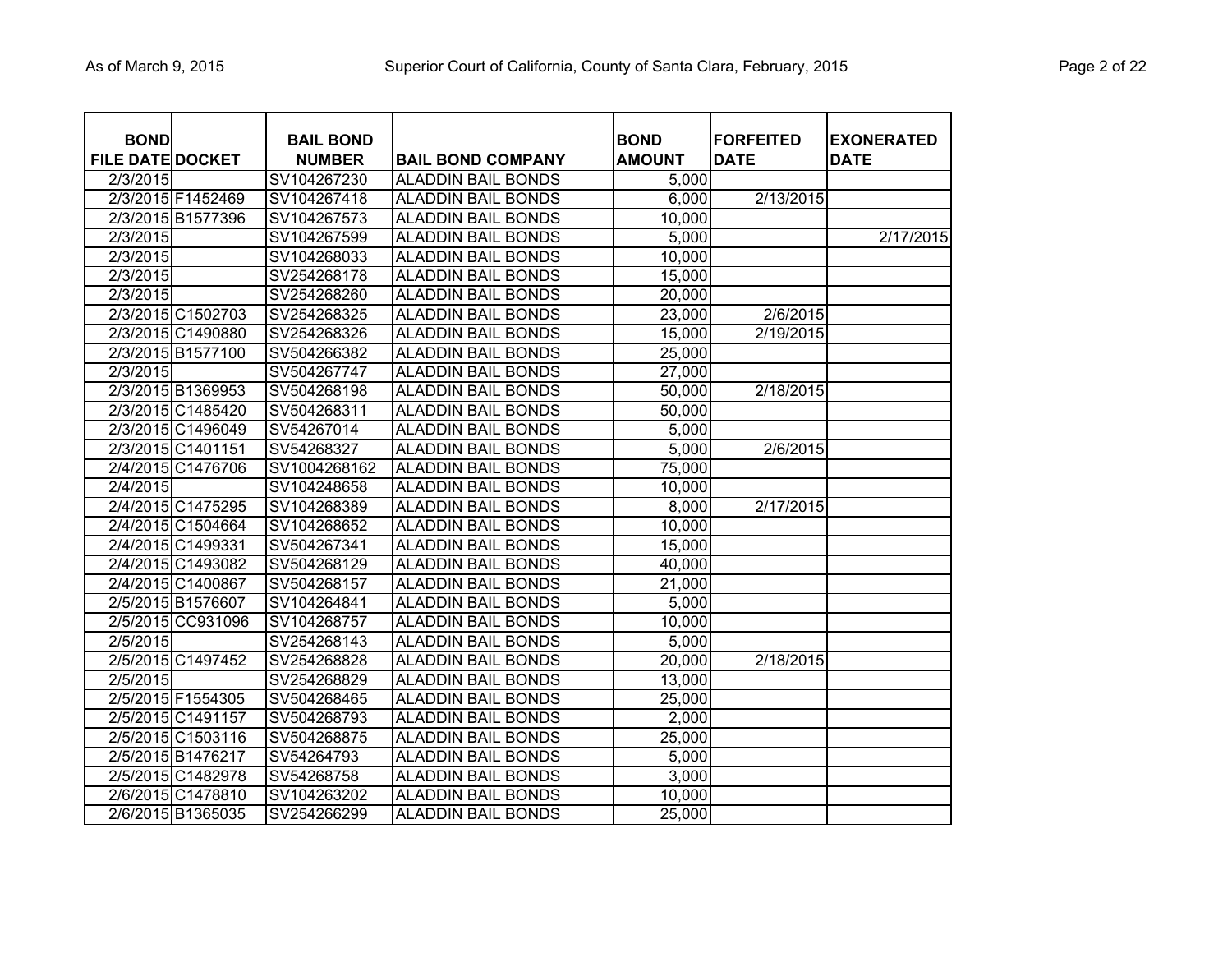|  | Page 3 of 22 |  |  |  |
|--|--------------|--|--|--|
|--|--------------|--|--|--|

| <b>BOND</b><br><b>FILE DATE DOCKET</b> |                    | <b>BAIL BOND</b><br><b>NUMBER</b> | <b>BAIL BOND COMPANY</b>  | <b>BOND</b><br><b>AMOUNT</b> | <b>FORFEITED</b><br><b>DATE</b> | <b>EXONERATED</b><br><b>DATE</b> |
|----------------------------------------|--------------------|-----------------------------------|---------------------------|------------------------------|---------------------------------|----------------------------------|
|                                        | 2/6/2015 C1503143  | SV254268464                       | <b>ALADDIN BAIL BONDS</b> | 25,000                       |                                 |                                  |
|                                        | 2/6/2015 B1577341  | SV254268935                       | <b>ALADDIN BAIL BONDS</b> | 25,000                       |                                 |                                  |
| 2/6/2015                               |                    | SV254269057                       | <b>ALADDIN BAIL BONDS</b> | 15,000                       |                                 |                                  |
|                                        | 2/6/2015 C1503768  | SV254269064                       | <b>ALADDIN BAIL BONDS</b> | 25,000                       | 2/19/2015                       |                                  |
|                                        | 2/6/2015 C1358311  | SV254269088                       | <b>ALADDIN BAIL BONDS</b> | 20,000                       |                                 |                                  |
|                                        | 2/6/2015 B1476214  | SV54266702                        | <b>ALADDIN BAIL BONDS</b> | 5,000                        |                                 | 3/5/2015                         |
|                                        | 2/6/2015 B1577366  | SV54268826                        | <b>ALADDIN BAIL BONDS</b> | 5,000                        |                                 |                                  |
|                                        | 2/6/2015 C1478016  | SV54600078                        | <b>ALADDIN BAIL BONDS</b> | 4,000                        |                                 |                                  |
|                                        | 2/6/2015 C1478016  | SV54600079                        | <b>ALADDIN BAIL BONDS</b> | 5,000                        |                                 |                                  |
|                                        | 2/9/2015 C1475202  | SV104177593                       | <b>ALADDIN BAIL BONDS</b> | 10,000                       |                                 |                                  |
|                                        | 2/9/2015 C1486691  | SV104600888                       | <b>ALADDIN BAIL BONDS</b> | 10,000                       |                                 |                                  |
|                                        | 2/9/2015 C1503267  | SV104600907                       | <b>ALADDIN BAIL BONDS</b> | 10,000                       |                                 |                                  |
|                                        | 2/9/2015 C1489853  | SV104600914                       | <b>ALADDIN BAIL BONDS</b> | 10,000                       |                                 |                                  |
|                                        | 2/9/2015 C1501491  | SV254268582                       | <b>ALADDIN BAIL BONDS</b> | 10,000                       |                                 |                                  |
|                                        | 2/9/2015 C1501505  | SV254268786                       | <b>ALADDIN BAIL BONDS</b> | 10,000                       |                                 |                                  |
|                                        | 2/9/2015 C1499692  | SV254268849                       | <b>ALADDIN BAIL BONDS</b> | 25,000                       |                                 |                                  |
| 2/9/2015                               |                    | SV254600159                       | <b>ALADDIN BAIL BONDS</b> | 20,000                       |                                 | 3/5/2015                         |
|                                        | 2/9/2015 C1102916  | SV254600434                       | <b>ALADDIN BAIL BONDS</b> | 10,000                       |                                 |                                  |
|                                        | 2/9/2015 C1503286  | SV254600438                       | <b>ALADDIN BAIL BONDS</b> | 25,000                       |                                 |                                  |
| 2/9/2015                               |                    | SV254600472                       | <b>ALADDIN BAIL BONDS</b> | 10,000                       |                                 |                                  |
|                                        | 2/9/2015 B1577712  | SV254600491                       | <b>ALADDIN BAIL BONDS</b> | 10,000                       |                                 |                                  |
| 2/9/2015                               |                    | SV254600614                       | <b>ALADDIN BAIL BONDS</b> | 16,000                       |                                 |                                  |
| 2/9/2015                               |                    | SV254600639                       | <b>ALADDIN BAIL BONDS</b> | 25,000                       |                                 |                                  |
|                                        | 2/9/2015 C1503007  | SV504268358                       | <b>ALADDIN BAIL BONDS</b> | 30,000                       |                                 |                                  |
|                                        | 2/9/2015 C1502038  | SV504268617                       | <b>ALADDIN BAIL BONDS</b> | 35,000                       |                                 |                                  |
|                                        | 2/9/2015 C1475217  | SV504600171                       | <b>ALADDIN BAIL BONDS</b> | 50,000                       | 2/11/2015                       |                                  |
| 2/9/2015                               |                    | SV504600348                       | <b>ALADDIN BAIL BONDS</b> | 41,000                       |                                 | 3/5/2015                         |
| 2/9/2015                               |                    | SV504600709                       | <b>ALADDIN BAIL BONDS</b> | 28,000                       |                                 |                                  |
|                                        | 2/9/2015 C1496271  | SV504600795                       | <b>ALADDIN BAIL BONDS</b> | 30,000                       |                                 |                                  |
| 2/9/2015                               |                    | SV504600903                       | <b>ALADDIN BAIL BONDS</b> | 50,000                       |                                 |                                  |
| 2/9/2015                               |                    | SV504600932                       | <b>ALADDIN BAIL BONDS</b> | 50,000                       |                                 |                                  |
|                                        | 2/9/2015 C1481908  | SV54268206                        | <b>ALADDIN BAIL BONDS</b> | 5,000                        |                                 |                                  |
|                                        | 2/9/2015 C1502045  | SV54600070                        | <b>ALADDIN BAIL BONDS</b> | 5,000                        |                                 |                                  |
|                                        | 2/10/2015 C1503145 | SV1004600055                      | <b>ALADDIN BAIL BONDS</b> | 75,000                       |                                 |                                  |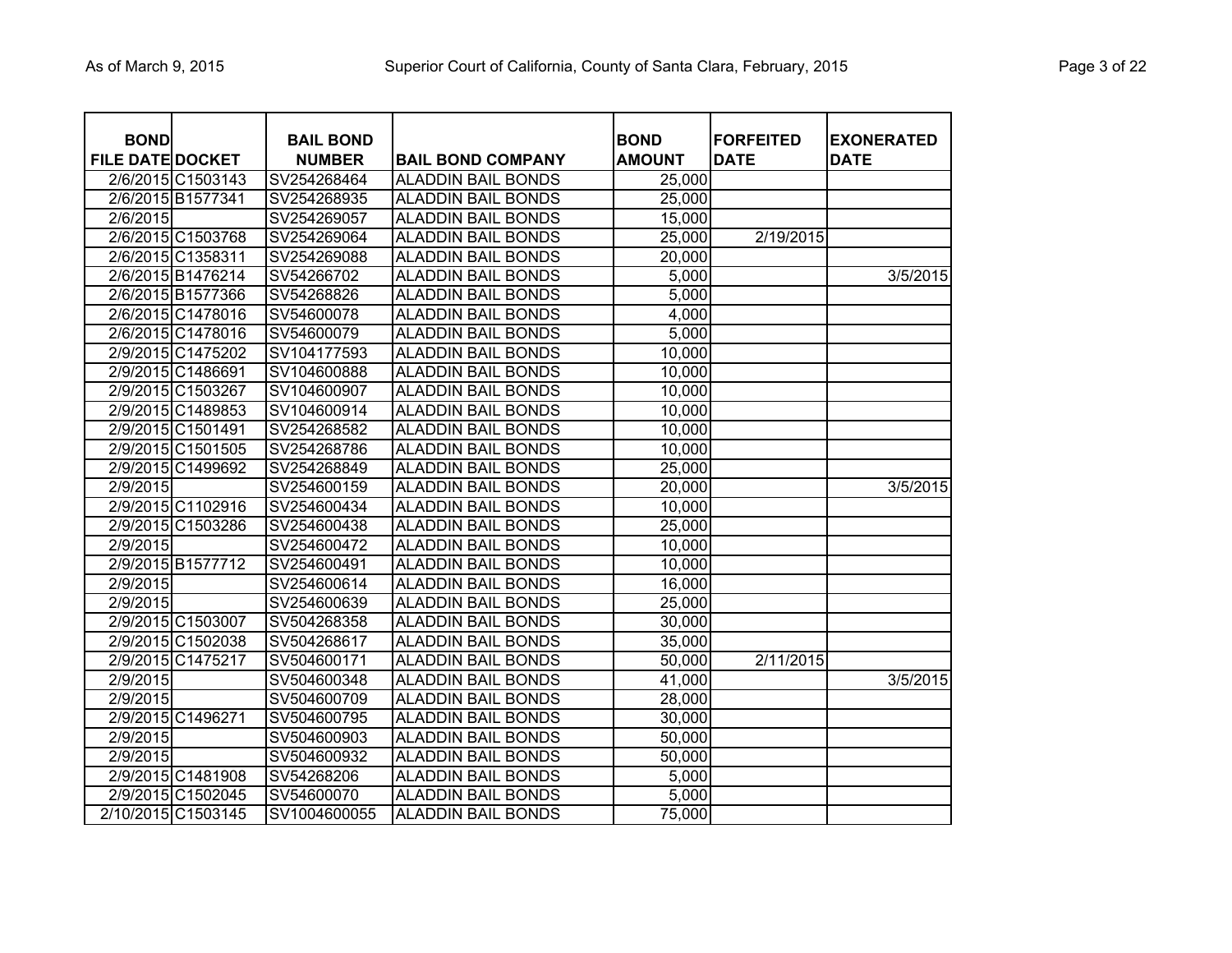| <b>BOND</b><br><b>FILE DATE DOCKET</b> |                    | <b>BAIL BOND</b><br><b>NUMBER</b> | <b>BAIL BOND COMPANY</b>  | <b>BOND</b><br><b>AMOUNT</b> | <b>FORFEITED</b><br><b>DATE</b> | <b>EXONERATED</b><br><b>DATE</b> |
|----------------------------------------|--------------------|-----------------------------------|---------------------------|------------------------------|---------------------------------|----------------------------------|
| 2/10/2015 C1239041                     |                    | SV104268023                       | <b>ALADDIN BAIL BONDS</b> | 7,000                        |                                 |                                  |
|                                        | 2/10/2015 C1491842 | SV104601051                       | <b>ALADDIN BAIL BONDS</b> | 5,000                        |                                 |                                  |
| 2/10/2015 C1504913                     |                    | SV104601263                       | <b>ALADDIN BAIL BONDS</b> | 10,000                       |                                 |                                  |
| 2/10/2015 B1477449                     |                    | SV1504600251                      | <b>ALADDIN BAIL BONDS</b> | 35,000                       |                                 |                                  |
|                                        | 2/10/2015 C1488668 | SV254268559                       | <b>ALADDIN BAIL BONDS</b> | 20,000                       |                                 |                                  |
| 2/10/2015 F1554482                     |                    | SV254600080                       | <b>ALADDIN BAIL BONDS</b> | 21,000                       |                                 |                                  |
|                                        | 2/10/2015 C1503438 | SV254601081                       | <b>ALADDIN BAIL BONDS</b> | 15,000                       |                                 |                                  |
| 2/10/2015                              |                    | SV504600368                       | <b>ALADDIN BAIL BONDS</b> | 5,000                        |                                 |                                  |
|                                        | 2/10/2015 C1498703 | SV504601150                       | <b>ALADDIN BAIL BONDS</b> | 26,000                       |                                 |                                  |
|                                        | 2/10/2015 C1495030 | SV54267623                        | <b>ALADDIN BAIL BONDS</b> | 5,000                        |                                 |                                  |
| 2/10/2015 F1243803                     |                    | SV54600708                        | <b>ALADDIN BAIL BONDS</b> | 1,000                        |                                 |                                  |
|                                        | 2/11/2015 C1497115 | SV104267588                       | <b>ALADDIN BAIL BONDS</b> | 10,000                       |                                 |                                  |
|                                        | 2/11/2015 C1501393 | SV104601455                       | <b>ALADDIN BAIL BONDS</b> | 5,000                        |                                 |                                  |
|                                        | 2/11/2015 C1400342 | SV104601550                       | <b>ALADDIN BAIL BONDS</b> | 5,000                        | 2/17/2015                       |                                  |
|                                        | 2/11/2015 C1503350 | SV1504601562                      | <b>ALADDIN BAIL BONDS</b> | 103,000                      |                                 |                                  |
| 2/11/2015 B1474231                     |                    | SV254268300                       | <b>ALADDIN BAIL BONDS</b> | 250,000                      |                                 |                                  |
| 2/11/2015 B1476574                     |                    | SV254600113                       | <b>ALADDIN BAIL BONDS</b> | 20,000                       |                                 |                                  |
| 2/11/2015                              |                    | SV254601381                       | <b>ALADDIN BAIL BONDS</b> | 25,000                       |                                 |                                  |
| 2/11/2015 C1503136                     |                    | SV504601628                       | <b>ALADDIN BAIL BONDS</b> | 35,000                       |                                 |                                  |
|                                        | 2/11/2015 C1497765 | SV54601552                        | <b>ALADDIN BAIL BONDS</b> | 5,000                        | 2/17/2015                       |                                  |
| 2/13/2015 C1400848                     |                    | SV104602159                       | <b>ALADDIN BAIL BONDS</b> | 10,000                       |                                 |                                  |
| 2/13/2015                              |                    | SV254600821                       | <b>ALADDIN BAIL BONDS</b> | 10,000                       |                                 |                                  |
|                                        | 2/13/2015 C1497704 | SV254601657                       | <b>ALADDIN BAIL BONDS</b> | 25,000                       |                                 |                                  |
| 2/13/2015                              |                    | SV254602010                       | <b>ALADDIN BAIL BONDS</b> | 20,000                       |                                 |                                  |
|                                        | 2/13/2015 C1480559 | SV254602086                       | <b>ALADDIN BAIL BONDS</b> | 15,000                       |                                 | 2/17/2015                        |
|                                        | 2/13/2015 B1577624 | SV504600829                       | <b>ALADDIN BAIL BONDS</b> | 35,000                       |                                 |                                  |
| 2/13/2015                              |                    | SV504601609                       | <b>ALADDIN BAIL BONDS</b> | 26,000                       |                                 |                                  |
|                                        | 2/13/2015 C1504976 | SV504601761                       | <b>ALADDIN BAIL BONDS</b> | 50,000                       |                                 |                                  |
| 2/13/2015                              |                    | SV504601793                       | <b>ALADDIN BAIL BONDS</b> | 50,000                       |                                 |                                  |
|                                        | 2/13/2015 C1503638 | SV504601917                       | <b>ALADDIN BAIL BONDS</b> | 35,000                       |                                 |                                  |
| 2/13/2015 C1232727                     |                    | SV54601907                        | <b>ALADDIN BAIL BONDS</b> | 5,000                        |                                 |                                  |
| 2/13/2015                              |                    | SV54601908                        | <b>ALADDIN BAIL BONDS</b> | 2,000                        |                                 |                                  |
|                                        | 2/13/2015 C1401062 | SV54602128                        | <b>ALADDIN BAIL BONDS</b> | 5,000                        |                                 |                                  |
|                                        | 2/17/2015 C1503572 | SV1004602693                      | <b>ALADDIN BAIL BONDS</b> | 60,000                       |                                 |                                  |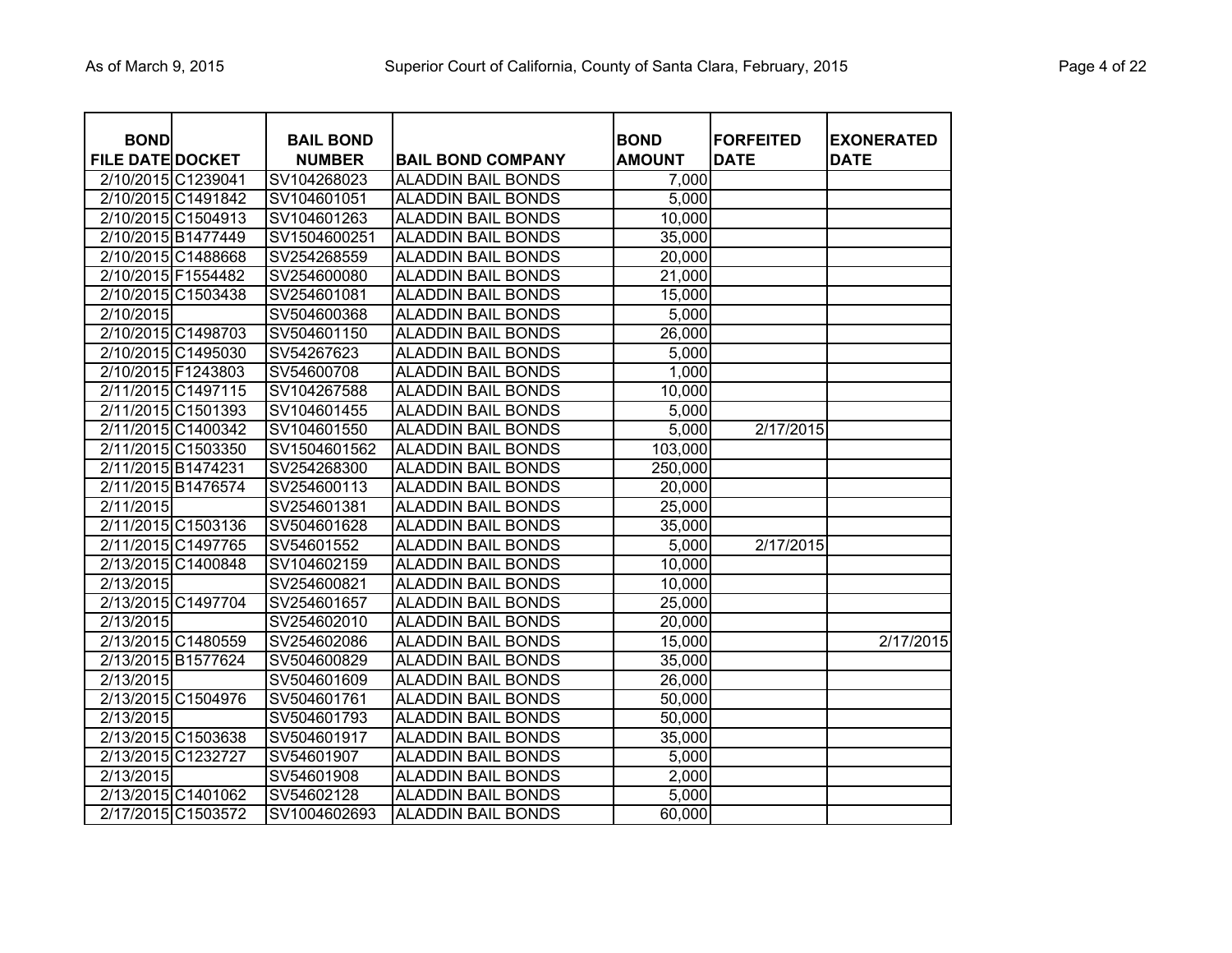| <b>BOND</b><br><b>FILE DATE DOCKET</b> | <b>BAIL BOND</b><br><b>NUMBER</b> | <b>BAIL BOND COMPANY</b>  | <b>BOND</b><br><b>AMOUNT</b> | <b>FORFEITED</b><br><b>DATE</b> | <b>EXONERATED</b><br><b>DATE</b> |
|----------------------------------------|-----------------------------------|---------------------------|------------------------------|---------------------------------|----------------------------------|
| 2/17/2015 BB940311                     | SV104268969                       | <b>ALADDIN BAIL BONDS</b> | 10,000                       |                                 |                                  |
| 2/17/2015 C1485636                     | SV104600499                       | <b>ALADDIN BAIL BONDS</b> | 10,000                       |                                 |                                  |
| 2/17/2015                              | SV104602323                       | <b>ALADDIN BAIL BONDS</b> | 6,000                        |                                 |                                  |
| 2/17/2015 C1504285                     | SV104602916                       | <b>ALADDIN BAIL BONDS</b> | 10,000                       |                                 |                                  |
| 2/17/2015 C1488653                     | SV104602930                       | <b>ALADDIN BAIL BONDS</b> | 10,000                       |                                 |                                  |
| 2/17/2015                              | SV104603238                       | <b>ALADDIN BAIL BONDS</b> | 10,000                       |                                 |                                  |
| 2/17/2015 BB945017                     | SV254267118                       | <b>ALADDIN BAIL BONDS</b> | 15,000                       |                                 |                                  |
| 2/17/2015                              | SV254602271                       | <b>ALADDIN BAIL BONDS</b> | 10,000                       |                                 |                                  |
| 2/17/2015 C1503554                     | SV254602640                       | <b>ALADDIN BAIL BONDS</b> | 20,000                       |                                 |                                  |
| 2/17/2015                              | SV254602774                       | <b>ALADDIN BAIL BONDS</b> | 20,000                       |                                 |                                  |
| 2/17/2015 F1554625                     | SV254602931                       | <b>ALADDIN BAIL BONDS</b> | 15,000                       |                                 |                                  |
| 2/17/2015                              | SV254602933                       | <b>ALADDIN BAIL BONDS</b> | 25,000                       |                                 |                                  |
| 2/17/2015                              | SV254603209                       | <b>ALADDIN BAIL BONDS</b> | 15,000                       |                                 |                                  |
| 2/17/2015 C1504660                     | SV254603280                       | <b>ALADDIN BAIL BONDS</b> | 25,000                       |                                 |                                  |
| 2/17/2015                              | SV254603327                       | <b>ALADDIN BAIL BONDS</b> | 17,000                       |                                 |                                  |
| 2/17/2015 F1453461                     | SV504601854                       | <b>ALADDIN BAIL BONDS</b> | 50,000                       |                                 |                                  |
| 2/17/2015 F1451626                     | SV504602147                       | <b>ALADDIN BAIL BONDS</b> | 50,000                       |                                 |                                  |
| 2/17/2015                              | SV504602199                       | <b>ALADDIN BAIL BONDS</b> | 35,000                       |                                 |                                  |
| 2/17/2015                              | SV504602242                       | <b>ALADDIN BAIL BONDS</b> | 30,000                       |                                 |                                  |
| 2/17/2015 C1505433                     | SV504602277                       | <b>ALADDIN BAIL BONDS</b> | 30,000                       |                                 |                                  |
| 2/17/2015 C1502258                     | SV504602508                       | <b>ALADDIN BAIL BONDS</b> | 27,000                       |                                 |                                  |
| 2/17/2015 C1502410                     | SV504602934                       | <b>ALADDIN BAIL BONDS</b> | 50,000                       |                                 |                                  |
| 2/17/2015 C1361122                     | SV504602981                       | <b>ALADDIN BAIL BONDS</b> | 50,000                       | 3/5/2015                        |                                  |
| 2/17/2015 C1368269                     | SV54601785                        | <b>ALADDIN BAIL BONDS</b> | 5,000                        |                                 |                                  |
| 2/17/2015 C1351363                     | SV54602980                        | <b>ALADDIN BAIL BONDS</b> | 5,000                        |                                 |                                  |
| 2/17/2015 C1497513                     | SV54603131                        | <b>ALADDIN BAIL BONDS</b> | 5,000                        |                                 |                                  |
| 2/17/2015 F1453061                     | SV54603322                        | <b>ALADDIN BAIL BONDS</b> | 500                          |                                 |                                  |
| 2/17/2015 F1453049                     | SV54603323                        | <b>ALADDIN BAIL BONDS</b> | 500                          |                                 |                                  |
| 2/17/2015 F1453082                     | SV54603324                        | <b>ALADDIN BAIL BONDS</b> | 500                          |                                 |                                  |
| 2/18/2015 C1502753                     | SV1004601124                      | <b>ALADDIN BAIL BONDS</b> | 60,000                       |                                 |                                  |
| 2/18/2015                              | SV1004603424                      | <b>ALADDIN BAIL BONDS</b> | 67,000                       |                                 |                                  |
| 2/18/2015 C1501621                     | SV104603442                       | <b>ALADDIN BAIL BONDS</b> | 3,000                        |                                 |                                  |
| 2/18/2015 B1577142                     | SV254601578                       | <b>ALADDIN BAIL BONDS</b> | 10,000                       |                                 |                                  |
| 2/18/2015 B1576930                     | SV254601579                       | <b>ALADDIN BAIL BONDS</b> | 5,000                        |                                 |                                  |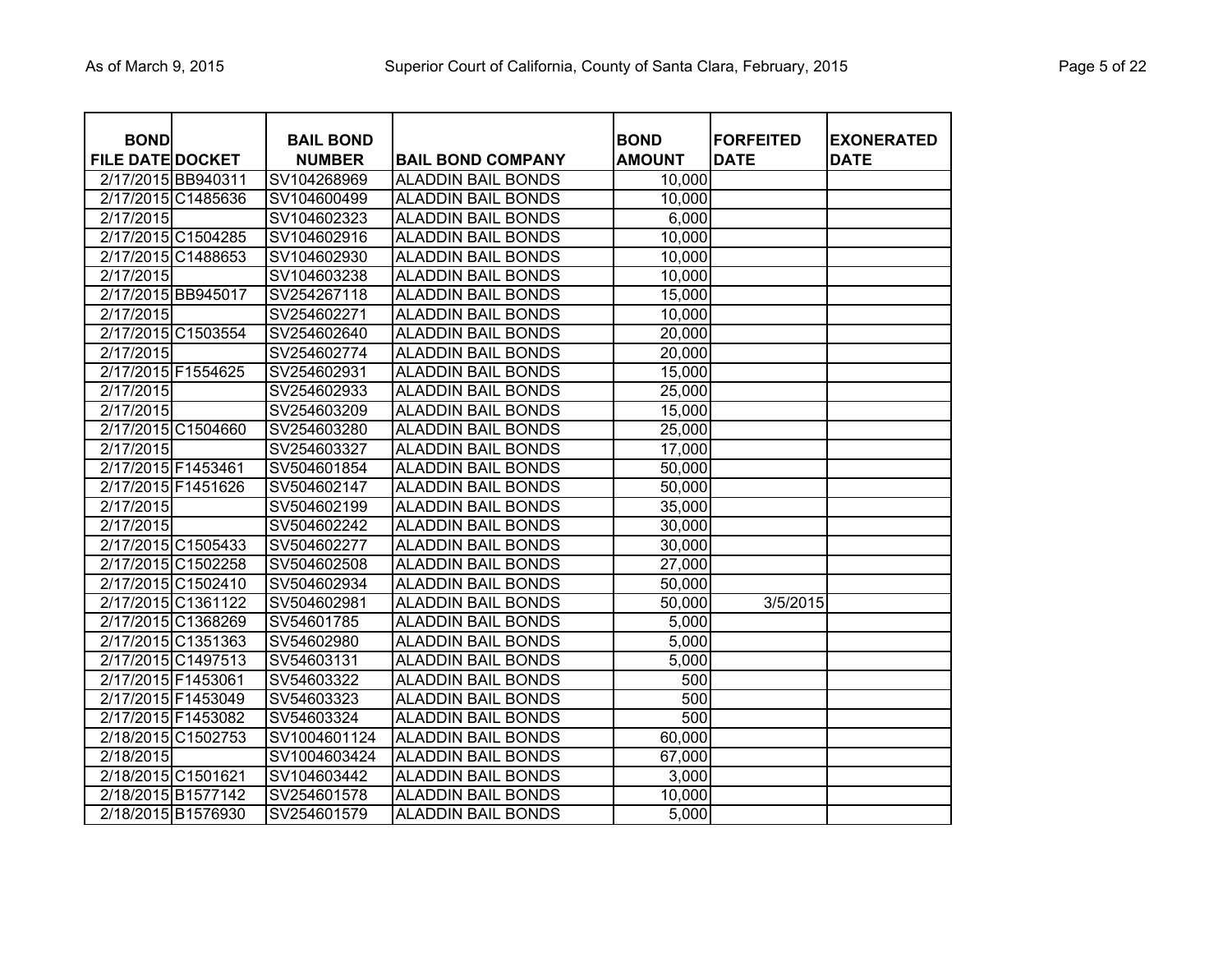|  | Page 6 of 22 |  |  |  |
|--|--------------|--|--|--|
|--|--------------|--|--|--|

| <b>BOND</b><br><b>FILE DATE DOCKET</b> |                    | <b>BAIL BOND</b><br><b>NUMBER</b> | <b>BAIL BOND COMPANY</b>  | <b>BOND</b><br><b>AMOUNT</b> | <b>FORFEITED</b><br><b>DATE</b> | <b>EXONERATED</b><br><b>DATE</b> |
|----------------------------------------|--------------------|-----------------------------------|---------------------------|------------------------------|---------------------------------|----------------------------------|
|                                        | 2/18/2015 B1262363 | SV254601767                       | <b>ALADDIN BAIL BONDS</b> | 25,000                       |                                 |                                  |
|                                        | 2/18/2015 C1489305 | SV254603441                       | <b>ALADDIN BAIL BONDS</b> | 10,000                       |                                 |                                  |
| 2/18/2015                              |                    | SV254603591                       | <b>ALADDIN BAIL BONDS</b> | 15,000                       |                                 |                                  |
|                                        | 2/18/2015 C1496350 | SV254603672                       | <b>ALADDIN BAIL BONDS</b> | 15,000                       |                                 |                                  |
|                                        | 2/18/2015 C1501633 | SV504601325                       | <b>ALADDIN BAIL BONDS</b> | 50,000                       |                                 |                                  |
| 2/18/2015                              |                    | SV504601763                       | <b>ALADDIN BAIL BONDS</b> | 50,000                       |                                 |                                  |
| 2/18/2015                              |                    | SV504601766                       | <b>ALADDIN BAIL BONDS</b> | 50,000                       |                                 |                                  |
|                                        | 2/18/2015 B1577561 | SV504602715                       | <b>ALADDIN BAIL BONDS</b> | 50,000                       |                                 |                                  |
| 2/18/2015                              |                    | SV504603467                       | <b>ALADDIN BAIL BONDS</b> | 36,000                       |                                 |                                  |
|                                        | 2/18/2015 C1241266 | SV504603481                       | <b>ALADDIN BAIL BONDS</b> | 50,000                       |                                 |                                  |
|                                        | 2/18/2015 F1452952 | SV54602593                        | <b>ALADDIN BAIL BONDS</b> | 5,000                        |                                 |                                  |
|                                        | 2/19/2015 C1504002 | SV1004603511                      | <b>ALADDIN BAIL BONDS</b> | 93,000                       | 3/3/2015                        |                                  |
|                                        | 2/19/2015 C1504645 | SV254603726                       | <b>ALADDIN BAIL BONDS</b> | 25,000                       |                                 |                                  |
|                                        | 2/19/2015 C1483981 | SV254603736                       | <b>ALADDIN BAIL BONDS</b> | 25,000                       |                                 |                                  |
|                                        | 2/19/2015 C1483503 | SV254603779                       | <b>ALADDIN BAIL BONDS</b> | 15,000                       |                                 |                                  |
|                                        | 2/19/2015 C1489009 | SV254603816                       | <b>ALADDIN BAIL BONDS</b> | 10,000                       |                                 |                                  |
|                                        | 2/19/2015 F1554234 | SV504603644                       | <b>ALADDIN BAIL BONDS</b> | 40,000                       |                                 |                                  |
| 2/19/2015                              |                    | SV504603738                       | <b>ALADDIN BAIL BONDS</b> | 30,000                       |                                 |                                  |
| 2/19/2015                              |                    | SV504603755                       | <b>ALADDIN BAIL BONDS</b> | 25,000                       |                                 |                                  |
|                                        | 2/19/2015 C1498369 | SV54261458                        | <b>ALADDIN BAIL BONDS</b> | 5,000                        |                                 |                                  |
|                                        | 2/19/2015 C1240276 | SV54603847                        | <b>ALADDIN BAIL BONDS</b> | 5,000                        |                                 |                                  |
|                                        | 2/20/2015 C1503079 | SV1004601384                      | <b>ALADDIN BAIL BONDS</b> | 50,000                       |                                 |                                  |
|                                        | 2/20/2015 C1502903 | SV104604013                       | <b>ALADDIN BAIL BONDS</b> | 7,500                        |                                 |                                  |
|                                        | 2/20/2015 C1498451 | SV104604124                       | <b>ALADDIN BAIL BONDS</b> | 7,000                        |                                 |                                  |
|                                        | 2/20/2015 C1503192 | SV1504603899                      | <b>ALADDIN BAIL BONDS</b> | 150,000                      |                                 |                                  |
|                                        | 2/20/2015 C1351371 | SV254602311                       | <b>ALADDIN BAIL BONDS</b> | 25,000                       |                                 |                                  |
|                                        | 2/20/2015 C1503449 | SV254602831                       | <b>ALADDIN BAIL BONDS</b> | 12,000                       |                                 |                                  |
|                                        | 2/20/2015 C1498504 | SV254603457                       | <b>ALADDIN BAIL BONDS</b> | 6,000                        |                                 |                                  |
|                                        | 2/20/2015 C1502800 | SV254603753                       | <b>ALADDIN BAIL BONDS</b> | 5,000                        |                                 |                                  |
|                                        | 2/20/2015 C1494139 | SV254604014                       | <b>ALADDIN BAIL BONDS</b> | 15,000                       |                                 |                                  |
| 2/20/2015                              |                    | SV254604065                       | <b>ALADDIN BAIL BONDS</b> | 25,000                       |                                 |                                  |
|                                        | 2/20/2015 C1503786 | SV504604066                       | <b>ALADDIN BAIL BONDS</b> | 26,000                       |                                 |                                  |
|                                        | 2/23/2015 CC464283 | SV1004604641                      | <b>ALADDIN BAIL BONDS</b> | 75,000                       |                                 |                                  |
|                                        | 2/23/2015 C1503189 | SV1004604831                      | <b>ALADDIN BAIL BONDS</b> | 70,000                       |                                 |                                  |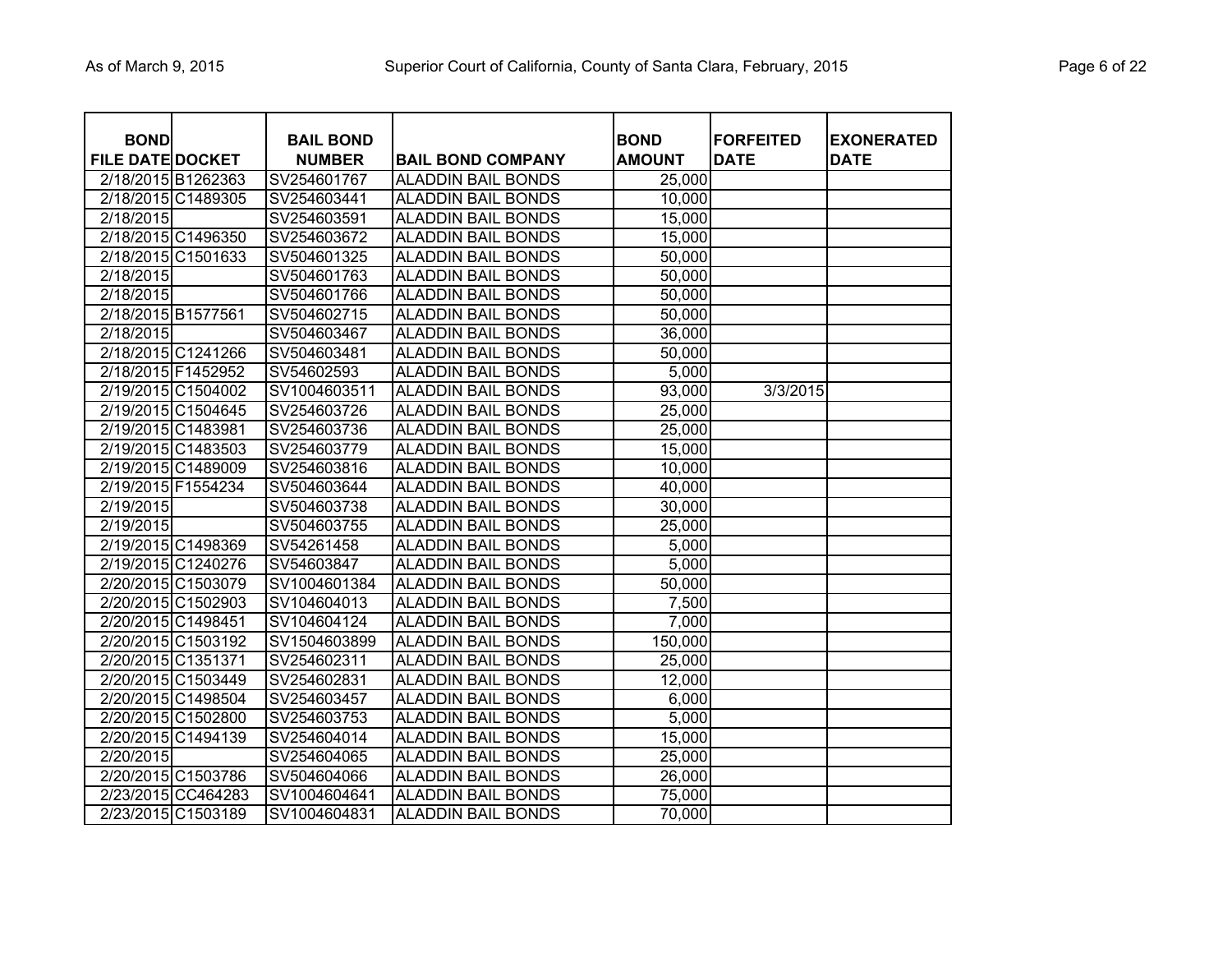| <b>BOND</b><br><b>FILE DATE DOCKET</b> | <b>BAIL BOND</b><br><b>NUMBER</b> | <b>BAIL BOND COMPANY</b>  | <b>BOND</b><br><b>AMOUNT</b> | <b>FORFEITED</b><br><b>DATE</b> | <b>EXONERATED</b><br><b>DATE</b> |
|----------------------------------------|-----------------------------------|---------------------------|------------------------------|---------------------------------|----------------------------------|
| 2/23/2015 B1263088                     | SV104604006                       | <b>ALADDIN BAIL BONDS</b> | 10,000                       |                                 |                                  |
| 2/23/2015 C1401057                     | SV104604036                       | <b>ALADDIN BAIL BONDS</b> | 8,000                        |                                 |                                  |
| 2/23/2015                              | SV104604231                       | <b>ALADDIN BAIL BONDS</b> | 10,000                       |                                 |                                  |
| 2/23/2015 C1364460                     | SV104604237                       | <b>ALADDIN BAIL BONDS</b> | 10,000                       |                                 |                                  |
| 2/23/2015 C1499693                     | SV104604998                       | <b>ALADDIN BAIL BONDS</b> | 5,000                        |                                 |                                  |
| 2/23/2015                              | SV254604249                       | <b>ALADDIN BAIL BONDS</b> | 15,000                       |                                 |                                  |
| 2/23/2015 C1504755                     | SV254604378                       | <b>ALADDIN BAIL BONDS</b> | 12,000                       |                                 |                                  |
| 2/23/2015                              | SV254604662                       | <b>ALADDIN BAIL BONDS</b> | 25,000                       |                                 |                                  |
| 2/23/2015                              | SV254604887                       | <b>ALADDIN BAIL BONDS</b> | 15,000                       |                                 |                                  |
| 2/23/2015                              | SV254604889                       | <b>ALADDIN BAIL BONDS</b> | 10,000                       |                                 |                                  |
| 2/23/2015                              | SV254604958                       | <b>ALADDIN BAIL BONDS</b> | 25,000                       |                                 |                                  |
| 2/23/2015 C1400835                     | SV504261441                       | <b>ALADDIN BAIL BONDS</b> | 10,000                       |                                 |                                  |
| 2/23/2015 B1576804                     | SV504603117                       | <b>ALADDIN BAIL BONDS</b> | 50,000                       |                                 |                                  |
| 2/23/2015 C1504942                     | SV504604959                       | <b>ALADDIN BAIL BONDS</b> | 35,000                       |                                 |                                  |
| 2/23/2015 C1370736                     | SV504604980                       | <b>ALADDIN BAIL BONDS</b> | 40,000                       |                                 |                                  |
| 2/23/2015 C1496040                     | SV54604233                        | <b>ALADDIN BAIL BONDS</b> | 5,000                        |                                 |                                  |
| 2/23/2015 C1497400                     | SV54604706                        | <b>ALADDIN BAIL BONDS</b> | 2,000                        | 3/4/2015                        |                                  |
| 2/24/2015 C1503476                     | SV1004604422                      | <b>ALADDIN BAIL BONDS</b> | 100,000                      |                                 |                                  |
| 2/24/2015 B1576997                     | SV104602512                       | <b>ALADDIN BAIL BONDS</b> | 10,000                       |                                 |                                  |
| 2/24/2015 B1475121                     | SV104603073                       | <b>ALADDIN BAIL BONDS</b> | 10,000                       |                                 |                                  |
| 2/24/2015 B1474065                     | SV104603434                       | <b>ALADDIN BAIL BONDS</b> | 5,000                        |                                 |                                  |
| 2/24/2015                              | SV104603961                       | <b>ALADDIN BAIL BONDS</b> | 10,000                       |                                 |                                  |
| 2/24/2015                              | SV104605135                       | <b>ALADDIN BAIL BONDS</b> | 10,000                       |                                 |                                  |
| 2/24/2015                              | SV104605290                       | <b>ALADDIN BAIL BONDS</b> | 10,000                       |                                 |                                  |
| 2/24/2015 C1400324                     | SV254603706                       | <b>ALADDIN BAIL BONDS</b> | 10,000                       |                                 |                                  |
| 2/24/2015                              | SV254604619                       | <b>ALADDIN BAIL BONDS</b> | 15,000                       |                                 |                                  |
| 2/24/2015                              | SV254604795                       | <b>ALADDIN BAIL BONDS</b> | 12,000                       |                                 |                                  |
| 2/24/2015 C1505169                     | SV254605084                       | <b>ALADDIN BAIL BONDS</b> | 15,000                       |                                 |                                  |
| 2/24/2015                              | SV254605097                       | <b>ALADDIN BAIL BONDS</b> | 10,000                       |                                 |                                  |
| 2/24/2015 C1502839                     | SV254605268                       | <b>ALADDIN BAIL BONDS</b> | 15,000                       |                                 |                                  |
| 2/24/2015 B1577647                     | SV504603701                       | <b>ALADDIN BAIL BONDS</b> | 25,000                       |                                 |                                  |
| 2/24/2015 B1577649                     | SV504603963                       | <b>ALADDIN BAIL BONDS</b> | 50,000                       |                                 |                                  |
| 2/24/2015 C1504931                     | SV504605174                       | <b>ALADDIN BAIL BONDS</b> | 50,000                       |                                 |                                  |
| 2/24/2015                              | SV504605205                       | <b>ALADDIN BAIL BONDS</b> | 40,000                       |                                 |                                  |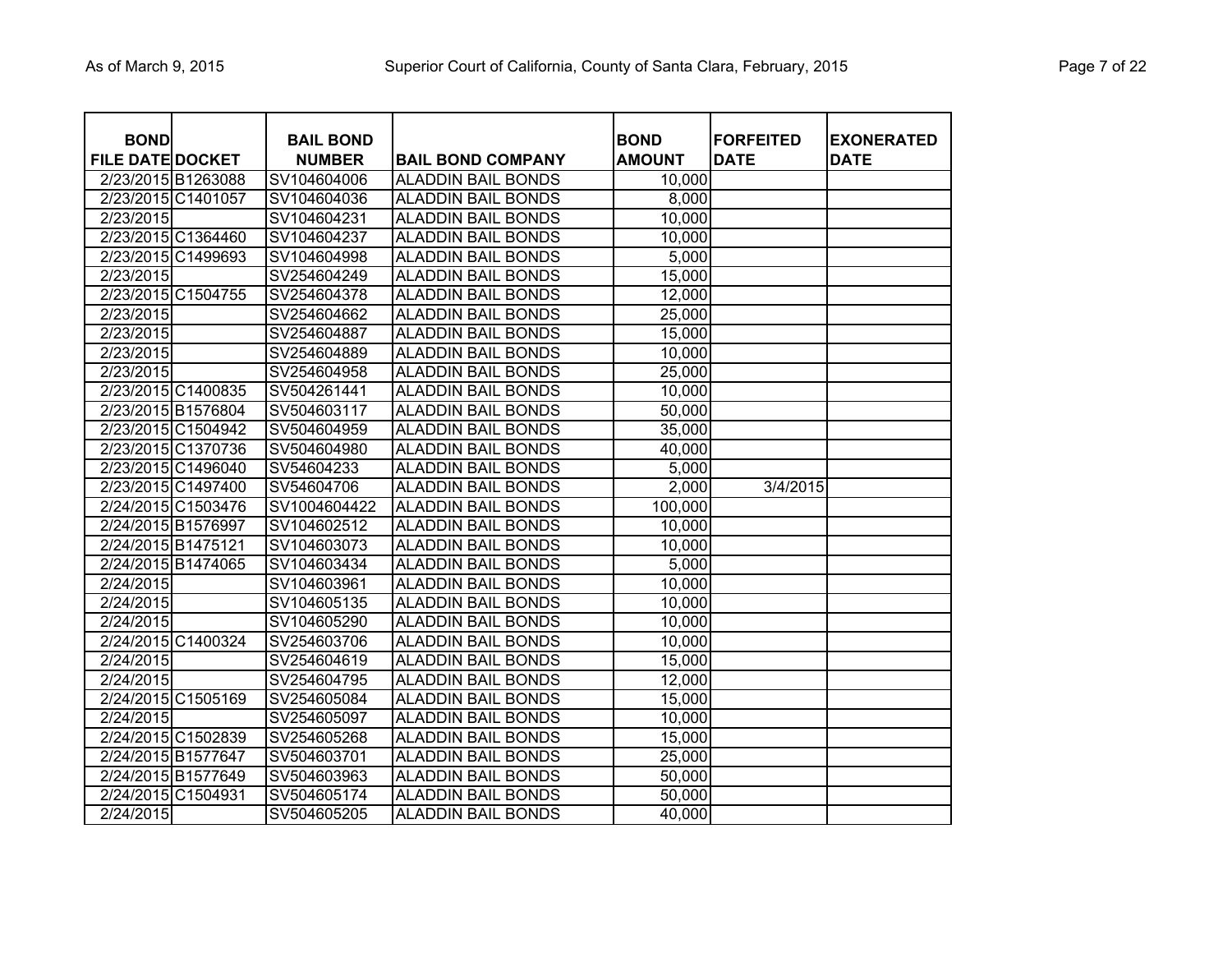|  | Page 8 of 22 |  |  |  |
|--|--------------|--|--|--|
|--|--------------|--|--|--|

| <b>BOND</b><br><b>FILE DATE DOCKET</b> |                    | <b>BAIL BOND</b><br><b>NUMBER</b> | <b>BAIL BOND COMPANY</b>  | <b>BOND</b><br><b>AMOUNT</b> | <b>FORFEITED</b><br><b>DATE</b> | <b>EXONERATED</b><br><b>DATE</b> |
|----------------------------------------|--------------------|-----------------------------------|---------------------------|------------------------------|---------------------------------|----------------------------------|
|                                        | 2/24/2015 C1500548 | SV504605267                       | <b>ALADDIN BAIL BONDS</b> | 40,000                       |                                 |                                  |
|                                        | 2/24/2015 C1227106 | SV54603385                        | <b>ALADDIN BAIL BONDS</b> | 5,000                        |                                 |                                  |
|                                        | 2/24/2015 C1503778 | SV54605173                        | <b>ALADDIN BAIL BONDS</b> | 5,000                        |                                 |                                  |
| 2/25/2015                              |                    | SV1004605404                      | <b>ALADDIN BAIL BONDS</b> | 100,000                      |                                 |                                  |
|                                        | 2/25/2015 F1554119 | SV104604383                       | <b>ALADDIN BAIL BONDS</b> | 10,000                       | 3/6/2015                        |                                  |
|                                        | 2/25/2015 C1502654 | SV104605409                       | <b>ALADDIN BAIL BONDS</b> | 6,000                        |                                 |                                  |
| 2/25/2015                              |                    | SV104605554                       | <b>ALADDIN BAIL BONDS</b> | 10,000                       |                                 |                                  |
|                                        | 2/25/2015 C1504047 | SV104605566                       | <b>ALADDIN BAIL BONDS</b> | 10,000                       |                                 |                                  |
|                                        | 2/25/2015 C1494163 | SV104605645                       | <b>ALADDIN BAIL BONDS</b> | 10,000                       |                                 |                                  |
|                                        | 2/25/2015 B1577673 | SV254602743                       | <b>ALADDIN BAIL BONDS</b> | 20,000                       |                                 |                                  |
| 2/25/2015                              |                    | SV254602745                       | <b>ALADDIN BAIL BONDS</b> | 15,000                       |                                 |                                  |
| 2/25/2015                              |                    | SV254602751                       | <b>ALADDIN BAIL BONDS</b> | 10,000                       |                                 |                                  |
| 2/25/2015                              |                    | SV254602821                       | <b>ALADDIN BAIL BONDS</b> | 15,000                       |                                 |                                  |
| 2/25/2015                              |                    | SV254604880                       | <b>ALADDIN BAIL BONDS</b> | 15,000                       |                                 |                                  |
|                                        | 2/25/2015 F1553927 | SV254605098                       | <b>ALADDIN BAIL BONDS</b> | 15,000                       |                                 |                                  |
| 2/25/2015                              |                    | 214152 SV254605262                | <b>ALADDIN BAIL BONDS</b> | 20,000                       |                                 |                                  |
|                                        | 2/25/2015 C1473855 | SV254605520                       | <b>ALADDIN BAIL BONDS</b> | 5,000                        |                                 |                                  |
|                                        | 2/25/2015 B1471380 | SV504222013                       | <b>ALADDIN BAIL BONDS</b> | 50,000                       |                                 |                                  |
|                                        | 2/25/2015 C1502822 | SV504605610                       | <b>ALADDIN BAIL BONDS</b> | 50,000                       |                                 |                                  |
| 2/25/2015                              |                    | SV54602979                        | <b>ALADDIN BAIL BONDS</b> | 5,000                        |                                 |                                  |
|                                        | 2/26/2015 C1502416 | SV104605148                       | <b>ALADDIN BAIL BONDS</b> | 10,000                       |                                 |                                  |
|                                        | 2/26/2015 C1502416 | SV104605153                       | <b>ALADDIN BAIL BONDS</b> | 10,000                       |                                 |                                  |
|                                        | 2/26/2015 C1401109 | SV104605167                       | <b>ALADDIN BAIL BONDS</b> | 10,000                       |                                 |                                  |
|                                        | 2/26/2015 C1400358 | SV104605303                       | <b>ALADDIN BAIL BONDS</b> | 10,000                       |                                 |                                  |
| 2/26/2015                              |                    | SV1504605694                      | <b>ALADDIN BAIL BONDS</b> | 110,000                      |                                 |                                  |
|                                        | 2/26/2015 C1502807 | SV254605259                       | <b>ALADDIN BAIL BONDS</b> | 25,000                       |                                 |                                  |
|                                        | 2/26/2015 C1486083 | SV254605304                       | <b>ALADDIN BAIL BONDS</b> | 20,000                       |                                 |                                  |
|                                        | 2/26/2015 C1498565 | SV254605858                       | <b>ALADDIN BAIL BONDS</b> | 10,000                       |                                 |                                  |
| 2/26/2015                              |                    | SV254605963                       | <b>ALADDIN BAIL BONDS</b> | 25,000                       |                                 |                                  |
|                                        | 2/26/2015 B1259972 | SV504604458                       | <b>ALADDIN BAIL BONDS</b> | 35,000                       |                                 |                                  |
|                                        | 2/26/2015 C1501555 | SV504605767                       | <b>ALADDIN BAIL BONDS</b> | 50,000                       |                                 |                                  |
|                                        | 2/26/2015 C1494340 | SV504605877                       | <b>ALADDIN BAIL BONDS</b> | 25,000                       |                                 |                                  |
|                                        | 2/26/2015 C1494617 | SV54603329                        | <b>ALADDIN BAIL BONDS</b> | 5,000                        |                                 |                                  |
|                                        | 2/26/2015 C1400915 | SV54603386                        | <b>ALADDIN BAIL BONDS</b> | 4,000                        |                                 |                                  |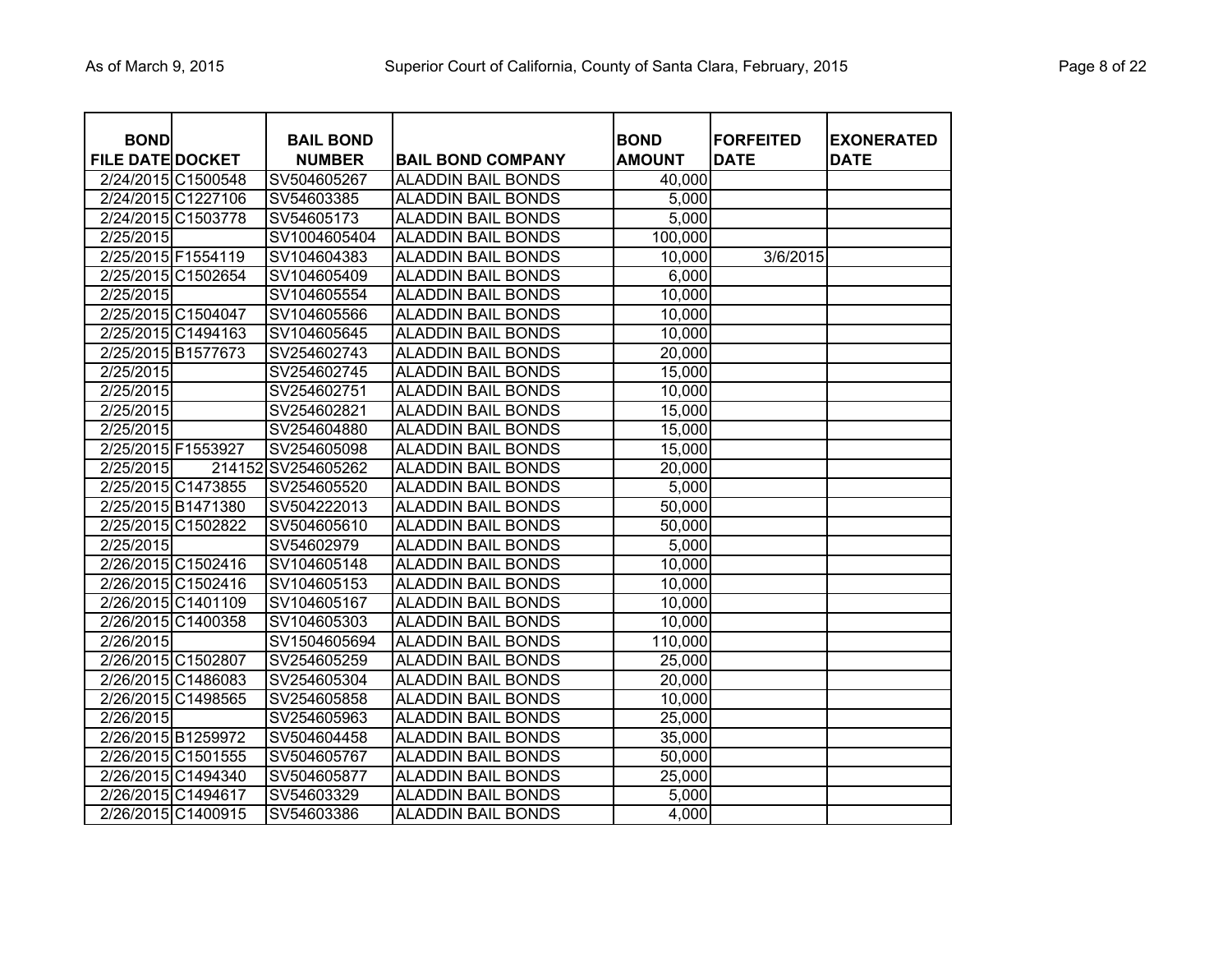|  | Page 9 of 22 |  |  |  |
|--|--------------|--|--|--|
|--|--------------|--|--|--|

| <b>BOND</b><br><b>FILE DATE DOCKET</b> |                    | <b>BAIL BOND</b><br><b>NUMBER</b> | <b>BAIL BOND COMPANY</b>      | <b>BOND</b><br><b>AMOUNT</b> | <b>FORFEITED</b><br><b>DATE</b> | <b>EXONERATED</b><br><b>DATE</b> |
|----------------------------------------|--------------------|-----------------------------------|-------------------------------|------------------------------|---------------------------------|----------------------------------|
|                                        | 2/26/2015 C1502524 | SV54603387                        | <b>ALADDIN BAIL BONDS</b>     | 5,000                        |                                 |                                  |
|                                        | 2/26/2015 C1499510 | SV54604307                        | <b>ALADDIN BAIL BONDS</b>     | 5,000                        |                                 |                                  |
|                                        | 2/26/2015 B1365462 | SV54604571                        | <b>ALADDIN BAIL BONDS</b>     | 5,000                        |                                 |                                  |
|                                        | 2/26/2015 B1470669 | SV54604881                        | <b>ALADDIN BAIL BONDS</b>     | 5,000                        |                                 |                                  |
|                                        | 2/26/2015 C1502837 | SV54605888                        | <b>ALADDIN BAIL BONDS</b>     | 5,000                        |                                 |                                  |
|                                        | 2/26/2015 C1498030 | SV54605889                        | <b>ALADDIN BAIL BONDS</b>     | 5,000                        |                                 |                                  |
| 2/26/2015                              |                    | SV54605968                        | <b>ALADDIN BAIL BONDS</b>     | 1,000                        |                                 |                                  |
| 2/27/2015                              |                    | SV104606119                       | <b>ALADDIN BAIL BONDS</b>     | 10,000                       |                                 |                                  |
| 2/27/2015                              |                    | SV104606185                       | <b>ALADDIN BAIL BONDS</b>     | 10,000                       |                                 |                                  |
|                                        | 2/27/2015 C1496365 | SV254605880                       | <b>ALADDIN BAIL BONDS</b>     | 10,000                       |                                 |                                  |
| 2/27/2015                              |                    | SV254606129                       | <b>ALADDIN BAIL BONDS</b>     | 16,000                       |                                 |                                  |
|                                        | 2/27/2015 C1491852 | SV504605170                       | <b>ALADDIN BAIL BONDS</b>     | 50,000                       |                                 |                                  |
|                                        | 2/27/2015 C1504435 | SV504605879                       | <b>ALADDIN BAIL BONDS</b>     | 5,000                        |                                 |                                  |
|                                        | 2/5/2015 F1553991  | 2015CC003872                      | ALICE CORTEZ BAIL BONDS       | 20,000                       |                                 |                                  |
|                                        | 2/5/2015 C1504750  | 2015DD003424                      | ALICE CORTEZ BAIL BONDS       | 31,000                       |                                 |                                  |
|                                        | 2/6/2015 F1553962  | 2015AA048592                      | ALICE CORTEZ BAIL BONDS       | 2,500                        |                                 |                                  |
| 2/6/2015                               |                    | 2015AA048596                      | ALICE CORTEZ BAIL BONDS       | 5,000                        |                                 |                                  |
|                                        | 2/6/2015 F1453314  | 2015BB006714                      | ALICE CORTEZ BAIL BONDS       | 10,000                       |                                 |                                  |
|                                        | 2/10/2015 F1554182 | 2015BB006715                      | ALICE CORTEZ BAIL BONDS       | 7,500                        |                                 |                                  |
|                                        | 2/25/2015 F1345588 | 2015BB006717                      | ALICE CORTEZ BAIL BONDS       | 7,500                        |                                 |                                  |
|                                        | 2/2/2015 C1502720  |                                   | 5105506207 ALL PRO BAIL BONDS | 82,000                       |                                 |                                  |
|                                        | 2/2/2015 C1503433  |                                   | 5112800394 ALL PRO BAIL BONDS | 10,000                       |                                 |                                  |
|                                        | 2/2/2015 C1502750  |                                   | 5112800620 ALL PRO BAIL BONDS | 10,000                       |                                 |                                  |
|                                        | 2/2/2015 B1576775  |                                   | 5112800659 ALL PRO BAIL BONDS | 10,000                       |                                 |                                  |
|                                        | 2/2/2015 B1476593  |                                   | 5112858452 ALL PRO BAIL BONDS | 5,000                        |                                 |                                  |
|                                        | 2/2/2015 B1577270  |                                   | 5272173299 ALL PRO BAIL BONDS | 22,000                       |                                 |                                  |
| 2/2/2015                               |                    |                                   | 5272173356 ALL PRO BAIL BONDS | 15,000                       |                                 |                                  |
|                                        | 2/2/2015 C1504497  |                                   | 5272173385 ALL PRO BAIL BONDS | 22,000                       |                                 |                                  |
| 2/2/2015                               |                    |                                   | 5272195523 ALL PRO BAIL BONDS | 22,000                       |                                 |                                  |
|                                        | 2/2/2015 C1503581  |                                   | 5272195536 ALL PRO BAIL BONDS | 12,000                       |                                 |                                  |
| 2/2/2015                               |                    |                                   | 5272195549 ALL PRO BAIL BONDS | 25,000                       |                                 | 3/3/2015                         |
|                                        | 2/2/2015 C1503622  |                                   | 5272244971 ALL PRO BAIL BONDS | 25,000                       |                                 |                                  |
| 2/2/2015                               |                    |                                   | 5272244984 ALL PRO BAIL BONDS | 25,000                       |                                 | 2/27/2015                        |
|                                        | 2/2/2015 F1451291  |                                   | 5551276057 ALL PRO BAIL BONDS | 50,000                       |                                 |                                  |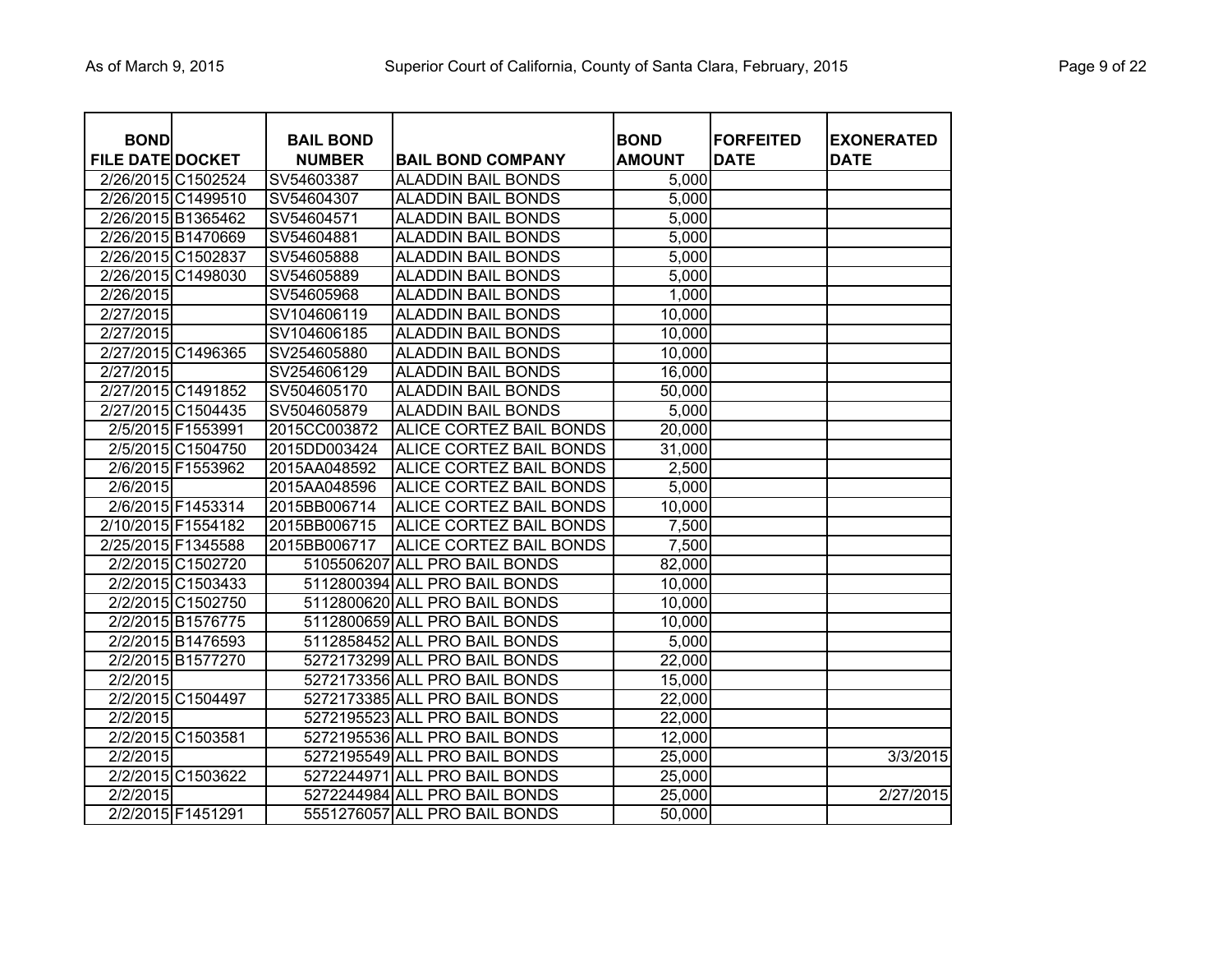| <b>BOND</b><br><b>FILE DATE DOCKET</b> | <b>BAIL BOND</b><br><b>NUMBER</b> | <b>BAIL BOND COMPANY</b>      | <b>BOND</b><br><b>AMOUNT</b> | <b>FORFEITED</b><br><b>DATE</b> | <b>EXONERATED</b><br><b>DATE</b> |
|----------------------------------------|-----------------------------------|-------------------------------|------------------------------|---------------------------------|----------------------------------|
| 2/2/2015                               |                                   | 5551276060 ALL PRO BAIL BONDS | 52,000                       |                                 | 2/27/2015                        |
| 2/3/2015 B1577067                      |                                   | 5112858465 ALL PRO BAIL BONDS | 10,000                       |                                 | 2/27/2015                        |
| 2/3/2015                               |                                   | 5272173369 ALL PRO BAIL BONDS | 12,250                       |                                 | 2/27/2015                        |
| 2/3/2015                               |                                   | 5272195552 ALL PRO BAIL BONDS | 25,000                       |                                 |                                  |
| 2/3/2015 C1504519                      |                                   | 5272244997 ALL PRO BAIL BONDS | 10,000                       |                                 |                                  |
| 2/3/2015 F1554616                      |                                   | 5272245006 ALL PRO BAIL BONDS | 25,000                       |                                 |                                  |
| 2/3/2015 C1502889                      |                                   | 5272245019 ALL PRO BAIL BONDS | 10,000                       |                                 |                                  |
| 2/4/2015                               |                                   | 5272244955 ALL PRO BAIL BONDS | 25,000                       |                                 | 3/3/2015                         |
| 2/4/2015                               |                                   | 5272245022 ALL PRO BAIL BONDS | 12,000                       |                                 |                                  |
| 2/4/2015                               |                                   | 5551289381 ALL PRO BAIL BONDS | 40,000                       |                                 |                                  |
| 2/4/2015 C1472252                      |                                   | 5551289406 ALL PRO BAIL BONDS | 50,000                       | 3/2/2015                        |                                  |
| 2/5/2015 C1237819                      |                                   | 5112800406 ALL PRO BAIL BONDS | 7,000                        |                                 |                                  |
| 2/5/2015 B1476594                      |                                   | 5112800745 ALL PRO BAIL BONDS | 5,000                        |                                 |                                  |
| 2/5/2015                               |                                   | 5272244939 ALL PRO BAIL BONDS | 15,000                       |                                 |                                  |
| 2/6/2015                               |                                   | 5112800419 ALL PRO BAIL BONDS | 5,000                        |                                 |                                  |
| 2/6/2015                               |                                   | 5112858423 ALL PRO BAIL BONDS | 4,000                        |                                 |                                  |
| 2/6/2015 C1502041                      |                                   | 5112858436 ALL PRO BAIL BONDS | 5,000                        |                                 |                                  |
| 2/6/2015 C1226978                      |                                   | 5112858506 ALL PRO BAIL BONDS | 5,000                        |                                 |                                  |
| 2/6/2015 C1237281                      |                                   | 5112858519 ALL PRO BAIL BONDS | 5,000                        |                                 |                                  |
| 2/6/2015 B1476469                      |                                   | 5272200412 ALL PRO BAIL BONDS | 25,000                       |                                 |                                  |
| 2/6/2015                               |                                   | 5551289691 ALL PRO BAIL BONDS | 37,000                       |                                 |                                  |
| 2/9/2015 C1486990                      |                                   | 5112772822 ALL PRO BAIL BONDS | 10,000                       |                                 |                                  |
| 2/9/2015 C1496274                      |                                   | 5112858449 ALL PRO BAIL BONDS | 5,000                        |                                 |                                  |
| 2/9/2015 C1355560                      |                                   | 5272244968 ALL PRO BAIL BONDS | 15,000                       |                                 |                                  |
| 2/9/2015                               |                                   | 5272245118 ALL PRO BAIL BONDS | 25,000                       |                                 | 2/20/2015                        |
| 2/9/2015 B1475406                      |                                   | 5551275261 ALL PRO BAIL BONDS | 5,000                        |                                 |                                  |
| 2/9/2015 C1358900                      |                                   | 5551289419 ALL PRO BAIL BONDS | 30,000                       | 2/17/2015                       |                                  |
| 2/9/2015 C1505254                      |                                   | 5551324510 ALL PRO BAIL BONDS | 50,000                       |                                 |                                  |
| 2/9/2015 C1400367                      |                                   | 5551324523 ALL PRO BAIL BONDS | 30,000                       |                                 |                                  |
| 2/9/2015 C1479552                      |                                   | 5551324536 ALL PRO BAIL BONDS | 25,000                       | 2/10/2015                       |                                  |
| 2/10/2015 F1554368                     |                                   | 5112858395 ALL PRO BAIL BONDS | 11,000                       |                                 |                                  |
| 2/10/2015 F1554183                     |                                   | 5112858478 ALL PRO BAIL BONDS | 5,000                        |                                 |                                  |
| 2/10/2015 F1453557                     |                                   | 5112858494 ALL PRO BAIL BONDS | 5,000                        |                                 |                                  |
| 2/10/2015                              |                                   | 5272244926 ALL PRO BAIL BONDS | 16,000                       |                                 |                                  |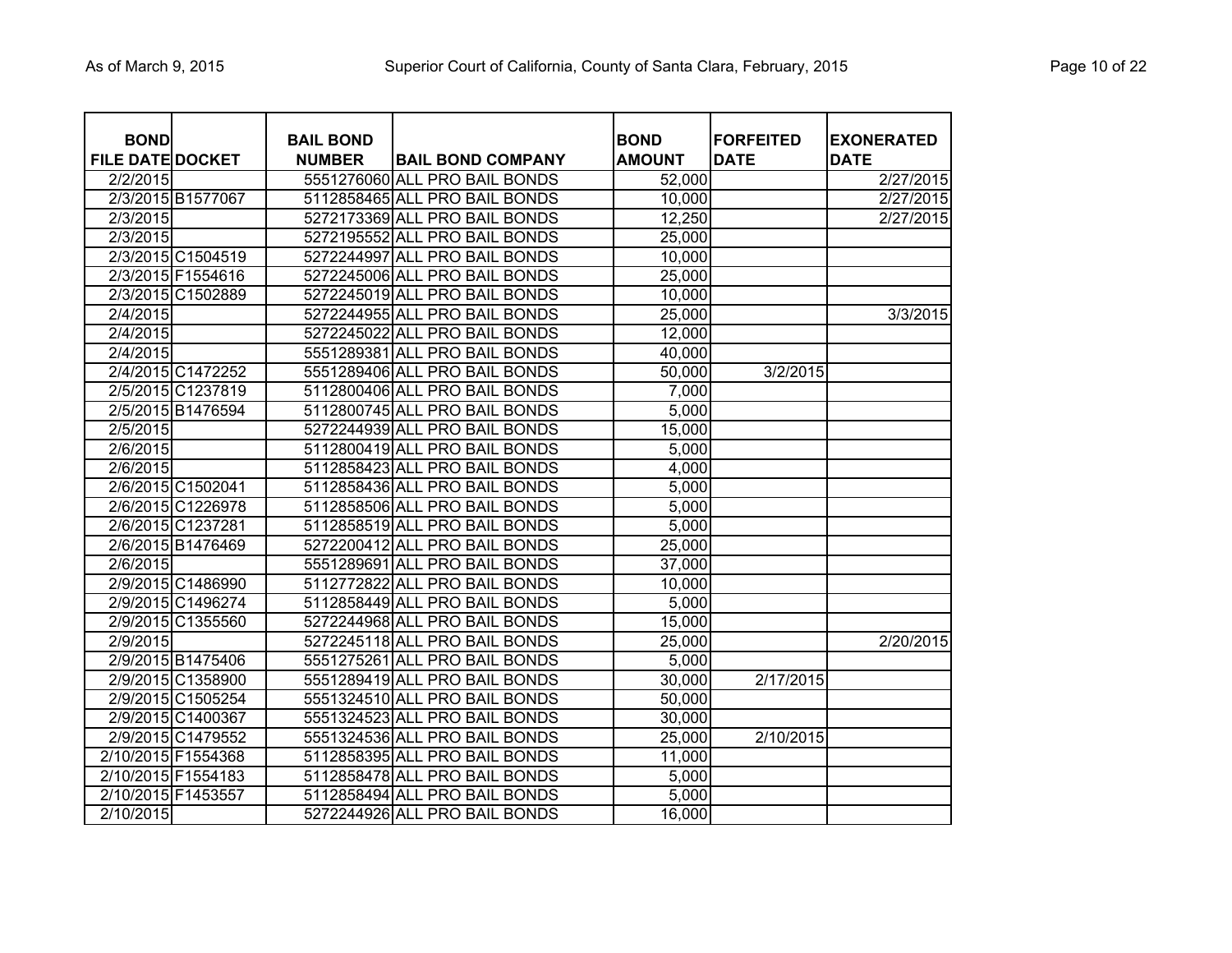|  |  |  | Page 11 of 22 |  |
|--|--|--|---------------|--|
|--|--|--|---------------|--|

| <b>BOND</b><br><b>FILE DATE DOCKET</b> |                    | <b>BAIL BOND</b><br><b>NUMBER</b> | <b>BAIL BOND COMPANY</b>      | <b>BOND</b><br><b>AMOUNT</b> | <b>FORFEITED</b><br><b>DATE</b> | <b>EXONERATED</b><br><b>DATE</b> |
|----------------------------------------|--------------------|-----------------------------------|-------------------------------|------------------------------|---------------------------------|----------------------------------|
| 2/10/2015 F1554513                     |                    | 5272244942                        | <b>ALL PRO BAIL BONDS</b>     | 15,000                       |                                 |                                  |
|                                        | 2/10/2015 C1369532 |                                   | 5551324565 ALL PRO BAIL BONDS | 50,000                       |                                 |                                  |
| 2/11/2015 B1475691                     |                    |                                   | 5112772187 ALL PRO BAIL BONDS | 10,000                       |                                 |                                  |
|                                        | 2/11/2015 C1483355 |                                   | 5112800464 ALL PRO BAIL BONDS | 2,000                        |                                 |                                  |
|                                        | 2/11/2015 C1483355 |                                   | 5112800477 ALL PRO BAIL BONDS | 2,000                        |                                 |                                  |
| 2/11/2015                              |                    | 5112858522                        | ALL PRO BAIL BONDS            | 1,000                        |                                 |                                  |
|                                        | 2/11/2015 C1494706 |                                   | 5112858548 ALL PRO BAIL BONDS | 1,000                        |                                 |                                  |
|                                        | 2/11/2015 C1494706 |                                   | 5272245093 ALL PRO BAIL BONDS | 20,000                       |                                 |                                  |
| 2/11/2015                              |                    |                                   | 5551324552 ALL PRO BAIL BONDS | 30,000                       |                                 |                                  |
|                                        | 2/13/2015 C1504222 |                                   | 5112858634 ALL PRO BAIL BONDS | 10,000                       |                                 |                                  |
|                                        | 2/13/2015 C1489613 |                                   | 5112858689 ALL PRO BAIL BONDS | 10,000                       |                                 |                                  |
| 2/13/2015 C1503440                     |                    |                                   | 5112858692 ALL PRO BAIL BONDS | 5,000                        | 2/13/2015                       |                                  |
| 2/13/2015                              |                    |                                   | 5272245080 ALL PRO BAIL BONDS | 15,000                       |                                 | 3/2/2015                         |
|                                        | 2/13/2015 C1503078 |                                   | 5551324619 ALL PRO BAIL BONDS | 30,000                       |                                 |                                  |
|                                        | 2/17/2015 C1502907 |                                   | 5105506182 ALL PRO BAIL BONDS | 70,000                       |                                 |                                  |
|                                        | 2/17/2015 C1503433 |                                   | 5105506195 ALL PRO BAIL BONDS | 100,000                      | 3/2/2015                        |                                  |
| 2/17/2015 F1554580                     |                    |                                   | 5112800448 ALL PRO BAIL BONDS | 10,000                       |                                 |                                  |
|                                        | 2/17/2015 C1400364 |                                   | 5112858551 ALL PRO BAIL BONDS | 5,000                        |                                 |                                  |
|                                        | 2/17/2015 C1503585 |                                   | 5112858564 ALL PRO BAIL BONDS | 11,000                       |                                 |                                  |
| 2/17/2015 F1452597                     |                    | 5112858577                        | ALL PRO BAIL BONDS            | 1,000                        |                                 |                                  |
|                                        | 2/17/2015 C1503122 |                                   | 5112858676 ALL PRO BAIL BONDS | 5,000                        | 2/18/2015                       |                                  |
|                                        | 2/17/2015 C1495242 |                                   | 5150033046 ALL PRO BAIL BONDS | 106,000                      |                                 |                                  |
|                                        | 2/17/2015 C1354042 |                                   | 5272245121 ALL PRO BAIL BONDS | 20,000                       |                                 |                                  |
|                                        | 2/17/2015 C1235255 |                                   | 5272245147 ALL PRO BAIL BONDS | 25,000                       |                                 |                                  |
| 2/17/2015                              |                    |                                   | 5551289505 ALL PRO BAIL BONDS | 40,000                       |                                 |                                  |
|                                        | 2/17/2015 C1474748 |                                   | 5551289518 ALL PRO BAIL BONDS | 50,000                       |                                 |                                  |
|                                        | 2/17/2015 C1498095 | 5551289521                        | <b>ALL PRO BAIL BONDS</b>     | 30,000                       |                                 |                                  |
|                                        | 2/17/2015 C1503079 |                                   | 5551324606 ALL PRO BAIL BONDS | 50,000                       |                                 |                                  |
| 2/18/2015 B1474277                     |                    | 5112800451                        | <b>ALL PRO BAIL BONDS</b>     | 5,000                        |                                 |                                  |
| 2/18/2015                              |                    |                                   | 5112858481 ALL PRO BAIL BONDS | 10,000                       |                                 |                                  |
| 2/18/2015                              |                    |                                   | 5272195578 ALL PRO BAIL BONDS | 15,000                       |                                 |                                  |
| 2/18/2015 B1577657                     |                    |                                   | 5551289493 ALL PRO BAIL BONDS | 31,000                       |                                 |                                  |
| 2/19/2015 F1554101                     |                    |                                   | 5112858650 ALL PRO BAIL BONDS | 11,000                       |                                 |                                  |
| 2/19/2015                              |                    |                                   | 5112858663 ALL PRO BAIL BONDS | 5,000                        |                                 |                                  |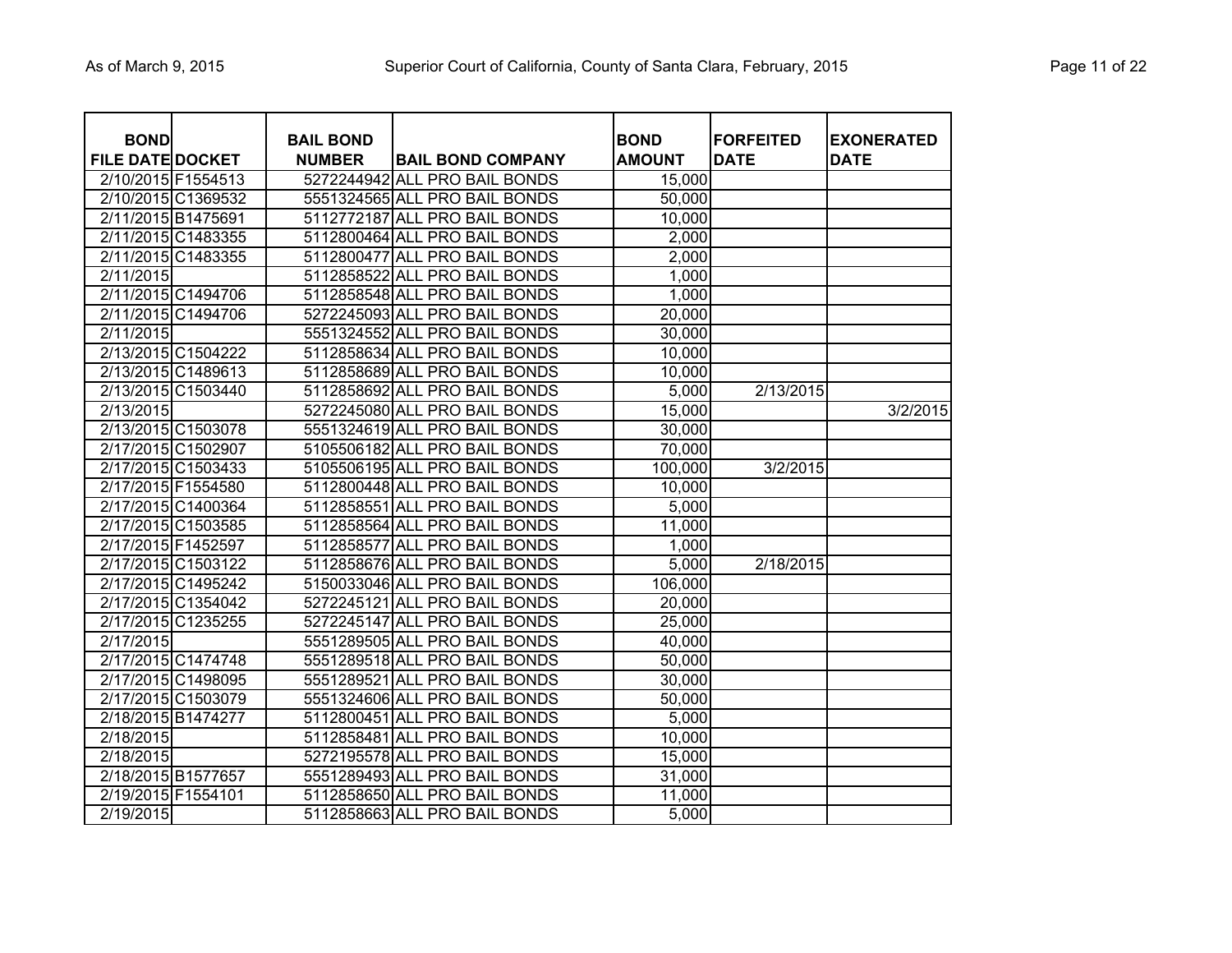| Page 12 of 22 |  |  |  |  |
|---------------|--|--|--|--|
|---------------|--|--|--|--|

| <b>BOND</b>             |                    | <b>BAIL BOND</b> |                               | <b>BOND</b>   | <b>FORFEITED</b> | <b>EXONERATED</b> |
|-------------------------|--------------------|------------------|-------------------------------|---------------|------------------|-------------------|
| <b>FILE DATE DOCKET</b> |                    | <b>NUMBER</b>    | <b>BAIL BOND COMPANY</b>      | <b>AMOUNT</b> | <b>DATE</b>      | <b>DATE</b>       |
|                         | 2/19/2015 C1504098 |                  | 5551324594 ALL PRO BAIL BONDS | 45,000        |                  |                   |
| 2/20/2015 F1452951      |                    |                  | 5112803915 ALL PRO BAIL BONDS | 6,000         |                  |                   |
|                         | 2/20/2015 C1494824 |                  | 5112875947 ALL PRO BAIL BONDS | 10,000        |                  |                   |
|                         | 2/20/2015 C1400627 |                  | 5272173257 ALL PRO BAIL BONDS | 5,000         |                  |                   |
|                         | 2/20/2015 C1504098 |                  | 5272273272 ALL PRO BAIL BONDS | 20,000        |                  |                   |
|                         | 2/20/2015 C1497376 |                  | 5802469298 ALL PRO BAIL BONDS | 5,000         |                  |                   |
|                         | 2/23/2015 C1502221 |                  | 5105512657 ALL PRO BAIL BONDS | 75,000        |                  |                   |
|                         | 2/23/2015 C1504049 |                  | 5112800493 ALL PRO BAIL BONDS | 10,000        |                  |                   |
|                         | 2/23/2015 C1502850 |                  | 5112800505 ALL PRO BAIL BONDS | 5,000         |                  |                   |
|                         | 2/23/2015 C1504090 |                  | 5112800518 ALL PRO BAIL BONDS | 10,250        |                  |                   |
|                         | 2/23/2015 C1480402 |                  | 5112858647 ALL PRO BAIL BONDS | 5,000         |                  |                   |
|                         | 2/23/2015 C1502146 |                  | 5112890342 ALL PRO BAIL BONDS | 10,000        |                  |                   |
|                         | 2/23/2015 C1484867 |                  | 5112891039 ALL PRO BAIL BONDS | 5,000         |                  |                   |
|                         | 2/23/2015 C1491171 |                  | 5272245150 ALL PRO BAIL BONDS | 15,000        |                  |                   |
|                         | 2/23/2015 C1489649 |                  | 5272272770 ALL PRO BAIL BONDS | 20,000        |                  |                   |
|                         | 2/23/2015 C1504072 |                  | 5272273298 ALL PRO BAIL BONDS | 20,000        | 2/26/2015        |                   |
|                         | 2/23/2015 C1487366 |                  | 5551289688 ALL PRO BAIL BONDS | 35,000        |                  |                   |
|                         | 2/23/2015 B1577363 |                  | 5551322701 ALL PRO BAIL BONDS | 50,000        |                  |                   |
|                         | 2/23/2015 C1504939 |                  | 5551346141 ALL PRO BAIL BONDS | 35,000        |                  |                   |
|                         | 2/24/2015 C1503012 |                  | 5105512660 ALL PRO BAIL BONDS | 75,000        |                  |                   |
|                         | 2/24/2015 C1401197 |                  | 5112800521 ALL PRO BAIL BONDS | 5,000         |                  |                   |
|                         | 2/24/2015 F1452020 |                  | 5112800550 ALL PRO BAIL BONDS | 5,000         |                  |                   |
|                         | 2/24/2015 C1355058 |                  | 5112803999 ALL PRO BAIL BONDS | 10,000        |                  |                   |
|                         | 2/24/2015 C1497421 |                  | 5112890962 ALL PRO BAIL BONDS | 5,000         |                  |                   |
|                         | 2/24/2015 F1554336 |                  | 5112893132 ALL PRO BAIL BONDS | 10,000        |                  |                   |
|                         | 2/24/2015 B1577648 |                  | 5272173301 ALL PRO BAIL BONDS | 20,000        |                  |                   |
|                         | 2/24/2015 C1495382 |                  | 5272273326 ALL PRO BAIL BONDS | 21,000        |                  |                   |
|                         | 2/24/2015 C1481867 |                  | 5551344770 ALL PRO BAIL BONDS | 50,000        |                  |                   |
|                         | 2/24/2015 C1401130 |                  | 5551344783 ALL PRO BAIL BONDS | 3,000         |                  |                   |
|                         | 2/24/2015 B1473837 |                  | 5551344796 ALL PRO BAIL BONDS | 30,000        |                  |                   |
|                         | 2/25/2015 C1504230 |                  | 5105513018 ALL PRO BAIL BONDS | 90,000        |                  |                   |
|                         | 2/25/2015 C1236397 |                  | 5112800480 ALL PRO BAIL BONDS | 10,000        |                  |                   |
|                         | 2/25/2015 C1117535 |                  | 5112890975 ALL PRO BAIL BONDS | 10,000        |                  |                   |
| 2/25/2015               |                    |                  | 5272173314 ALL PRO BAIL BONDS | 25,000        |                  |                   |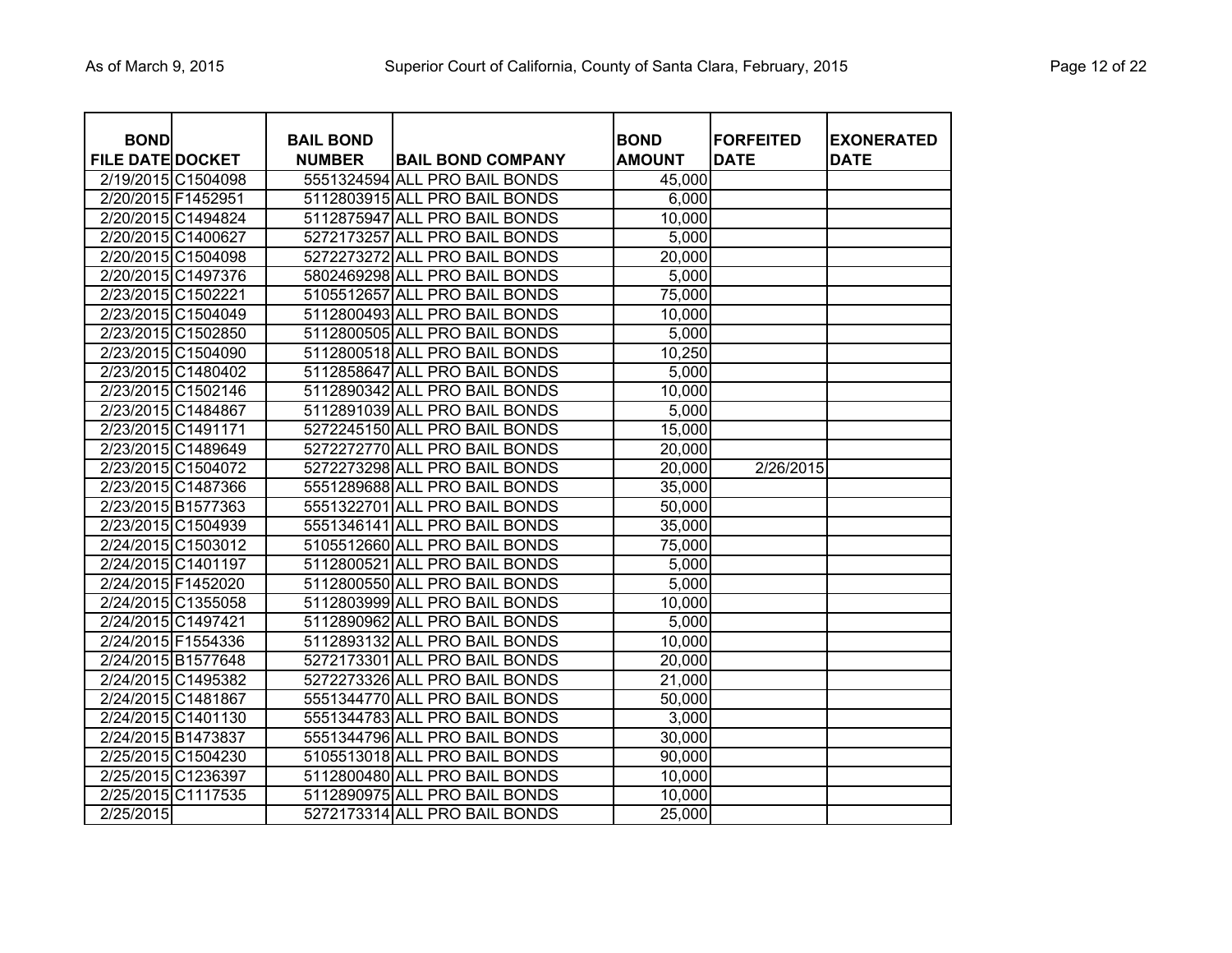|  | Page 13 of 22 |  |  |  |
|--|---------------|--|--|--|
|--|---------------|--|--|--|

| <b>BOND</b>             |                    | <b>BAIL BOND</b> |                               | <b>BOND</b>   | <b>FORFEITED</b> | <b>EXONERATED</b> |
|-------------------------|--------------------|------------------|-------------------------------|---------------|------------------|-------------------|
| <b>FILE DATE DOCKET</b> |                    | <b>NUMBER</b>    | <b>BAIL BOND COMPANY</b>      | <b>AMOUNT</b> | <b>DATE</b>      | <b>DATE</b>       |
| 2/25/2015 C1503907      |                    |                  | 5272195594 ALL PRO BAIL BONDS | 25,000        |                  |                   |
| 2/25/2015 B1476578      |                    |                  | 5272245077 ALL PRO BAIL BONDS | 25,000        |                  |                   |
| 2/25/2015               |                    |                  | 5272273256 ALL PRO BAIL BONDS | 25,000        |                  |                   |
| 2/25/2015 F1554615      |                    |                  | 5551324622 ALL PRO BAIL BONDS | 50,000        |                  |                   |
|                         | 2/26/2015 C1476894 |                  | 5272243172 ALL PRO BAIL BONDS | 20,000        |                  |                   |
| 2/26/2015               |                    |                  | 5272245035 ALL PRO BAIL BONDS | 25,000        |                  |                   |
|                         | 2/26/2015 C1503442 |                  | 5272273285 ALL PRO BAIL BONDS | 12,000        |                  |                   |
|                         | 2/27/2015 C1503994 |                  | 5112890892 ALL PRO BAIL BONDS | 6,000         |                  |                   |
| 2/27/2015               |                    |                  | 5272245051 ALL PRO BAIL BONDS | 15,000        |                  |                   |
|                         | 2/27/2015 C1497764 |                  | 5272273300 ALL PRO BAIL BONDS | 25,000        |                  |                   |
|                         | 2/2/2015 C1400285  | IS30K171196      | <b>AMIGO BAIL BONDS</b>       | 5,000         |                  |                   |
|                         | 2/13/2015 B1577518 | IS30K1711197     | AMIGO BAIL BONDS              | 25,000        |                  |                   |
|                         | 2/23/2015 C1501492 | IS30K171199      | AMIGO BAIL BONDS              | 10,000        |                  |                   |
|                         | 2/2/2015 C1502757  | T10050498622     | <b>BAD BOYS BAIL BONDS</b>    | 100,000       | 2/20/2015        |                   |
|                         | 2/2/2015 C1400284  | T1050490498      | <b>BAD BOYS BAIL BONDS</b>    | 10,000        |                  |                   |
|                         | 2/2/2015 C1497160  | T1050498684      | <b>BAD BOYS BAIL BONDS</b>    | 10,000        |                  |                   |
|                         | 2/2/2015 C1400573  | T1050498685      | <b>BAD BOYS BAIL BONDS</b>    | 7,500         |                  |                   |
|                         | 2/2/2015 C1400272  | T1050499169      | <b>BAD BOYS BAIL BONDS</b>    | 6,000         |                  |                   |
|                         | 2/2/2015 C1400240  | T2550499175      | <b>BAD BOYS BAIL BONDS</b>    | 20,000        |                  |                   |
| $\overline{2}/2/2015$   |                    | T2550499176      | <b>BAD BOYS BAIL BONDS</b>    | 15,000        |                  |                   |
| $\overline{2}/2/2015$   |                    | T2550499177      | <b>BAD BOYS BAIL BONDS</b>    | 20,000        |                  |                   |
| 2/2/2015                |                    | T5050498962      | <b>BAD BOYS BAIL BONDS</b>    | 35,000        |                  |                   |
|                         | 2/2/2015 B1476591  | T550493752       | <b>BAD BOYS BAIL BONDS</b>    | 5,000         |                  |                   |
|                         | 2/2/2015 CC475632  | T550493959       | <b>BAD BOYS BAIL BONDS</b>    | 5,000         |                  | 2/4/2015          |
| 2/3/2015                |                    | T1050498683      | <b>BAD BOYS BAIL BONDS</b>    | 10,000        |                  |                   |
| 2/3/2015                |                    | T1050499166      | <b>BAD BOYS BAIL BONDS</b>    | 10,000        |                  |                   |
| 2/3/2015                |                    | T2550498282      | <b>BAD BOYS BAIL BONDS</b>    | 12,000        |                  |                   |
|                         | 2/3/2015 B1577573  | T2550499179      | <b>BAD BOYS BAIL BONDS</b>    | 15,000        |                  |                   |
| 2/3/2015                |                    | T2550499255      | <b>BAD BOYS BAIL BONDS</b>    | 15,000        |                  |                   |
| 2/3/2015                |                    | T550499156       | <b>BAD BOYS BAIL BONDS</b>    | 5,000         |                  |                   |
|                         | 2/4/2015 B1577398  | T1050498680      | <b>BAD BOYS BAIL BONDS</b>    | 10,000        |                  |                   |
|                         | 2/4/2015 C1486877  | T1050499071      | <b>BAD BOYS BAIL BONDS</b>    | 7,000         |                  |                   |
|                         | 2/4/2015 C1497366  | T5050499200      | <b>BAD BOYS BAIL BONDS</b>    | 25,000        |                  |                   |
|                         | 2/4/2015 C1483685  | T550493958       | <b>BAD BOYS BAIL BONDS</b>    | 2,000         |                  |                   |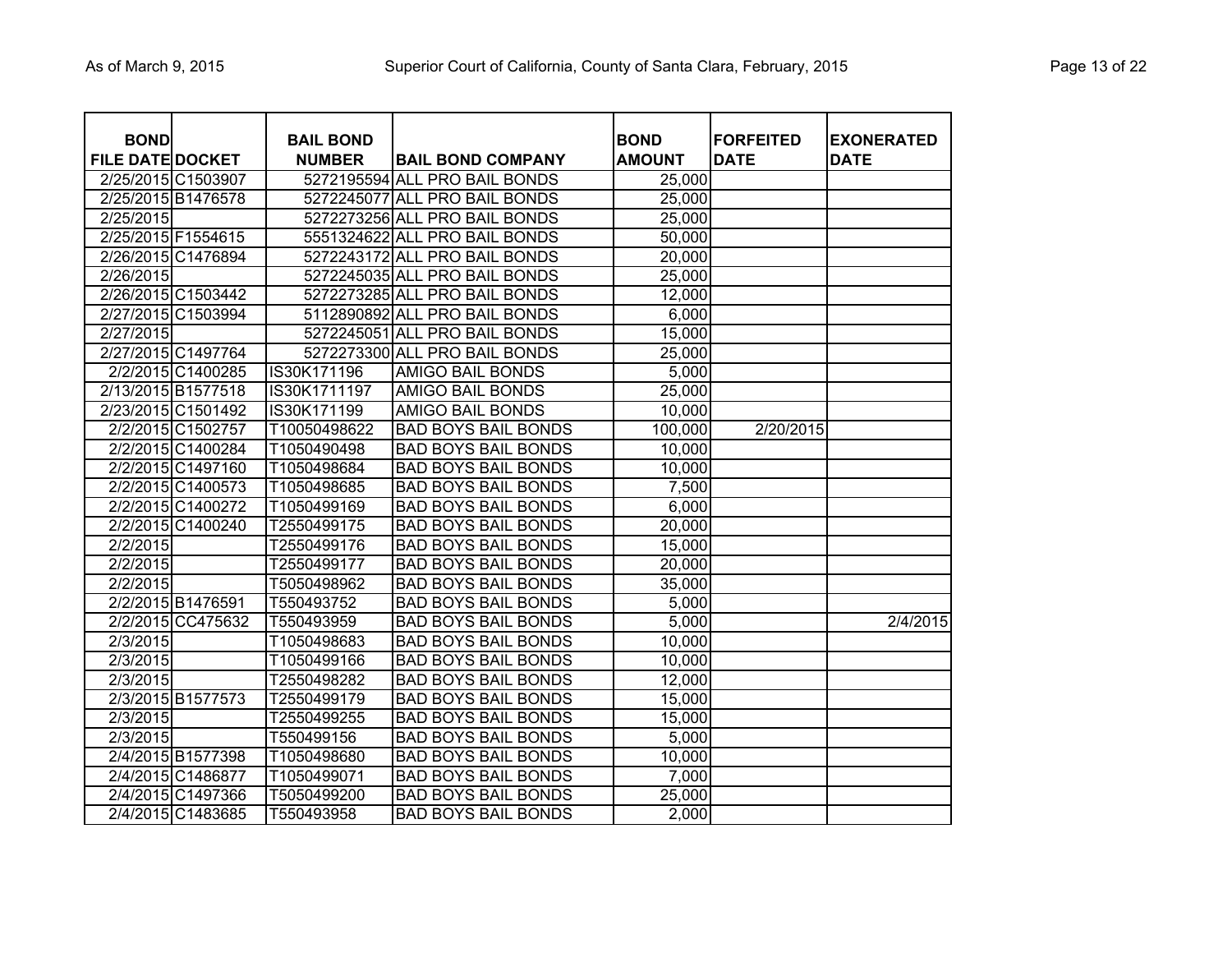| <b>BOND</b><br><b>FILE DATE DOCKET</b> |                    | <b>BAIL BOND</b><br><b>NUMBER</b> | <b>BAIL BOND COMPANY</b>   | <b>BOND</b><br><b>AMOUNT</b> | <b>FORFEITED</b><br><b>DATE</b> | <b>EXONERATED</b><br><b>DATE</b> |
|----------------------------------------|--------------------|-----------------------------------|----------------------------|------------------------------|---------------------------------|----------------------------------|
|                                        | 2/4/2015 C1472744  | T550498240                        | <b>BAD BOYS BAIL BONDS</b> | 2,000                        |                                 |                                  |
|                                        | 2/5/2015 C1503139  | T10050488670                      | <b>BAD BOYS BAIL BONDS</b> | 100,000                      |                                 |                                  |
| 2/5/2015                               |                    | T5050499199                       | <b>BAD BOYS BAIL BONDS</b> | 25,000                       |                                 | 3/3/2015                         |
|                                        | 2/5/2015 C1400279  | T550499157                        | <b>BAD BOYS BAIL BONDS</b> | 5,000                        |                                 |                                  |
| 2/6/2015                               |                    | T550499158                        | <b>BAD BOYS BAIL BONDS</b> | 5,000                        |                                 |                                  |
|                                        | 2/9/2015 C1503234  | T5050498611                       | <b>BAD BOYS BAIL BONDS</b> | 30,000                       |                                 |                                  |
|                                        | 2/9/2015 C1349206  | T5050499269                       | <b>BAD BOYS BAIL BONDS</b> | 50,000                       | 2/18/2015                       |                                  |
|                                        | 2/9/2015 C1400262  | T550490574                        | <b>BAD BOYS BAIL BONDS</b> | 1,000                        |                                 |                                  |
| 2/10/2015 F1554571                     |                    | T5050498961                       | <b>BAD BOYS BAIL BONDS</b> | 35,000                       |                                 |                                  |
| 2/10/2015 F1453659                     |                    | T5050500223                       | <b>BAD BOYS BAIL BONDS</b> | 50,000                       |                                 |                                  |
|                                        | 2/10/2015 C1367330 | T7550500240                       | <b>BAD BOYS BAIL BONDS</b> | 65,000                       |                                 |                                  |
| 2/11/2015 C1497937                     |                    | T2550499825                       | <b>BAD BOYS BAIL BONDS</b> | 10,000                       |                                 |                                  |
|                                        | 2/11/2015 C1503446 | T5050500227                       | <b>BAD BOYS BAIL BONDS</b> | 28,000                       | 2/19/2015                       |                                  |
| 2/11/2015 C1497937                     |                    | T5050500228                       | <b>BAD BOYS BAIL BONDS</b> | 37,000                       |                                 |                                  |
|                                        | 2/11/2015 C1503947 | T5050500229                       | <b>BAD BOYS BAIL BONDS</b> | 38,000                       | 2/23/2015                       |                                  |
| 2/11/2015 C1400187                     |                    | T550499787                        | <b>BAD BOYS BAIL BONDS</b> | 5,000                        |                                 |                                  |
|                                        | 2/13/2015 C1483532 | T2550499827                       | <b>BAD BOYS BAIL BONDS</b> | 20,000                       | 2/13/2015                       |                                  |
|                                        | 2/13/2015 C1504250 | T2550499993                       | <b>BAD BOYS BAIL BONDS</b> | 25,000                       | 2/25/2015                       |                                  |
|                                        | 2/13/2015 C1401309 | T550498241                        | <b>BAD BOYS BAIL BONDS</b> | 2,000                        | 2/13/2015                       |                                  |
|                                        | 2/13/2015 C1400166 | T550498242                        | <b>BAD BOYS BAIL BONDS</b> | 5,000                        |                                 |                                  |
|                                        | 2/13/2015 C1501406 | T550498243                        | <b>BAD BOYS BAIL BONDS</b> | 5,000                        |                                 |                                  |
| 2/13/2015                              |                    | T550499967                        | <b>BAD BOYS BAIL BONDS</b> | 5,000                        |                                 |                                  |
| 2/13/2015                              |                    | T550499968                        | <b>BAD BOYS BAIL BONDS</b> | 1,000                        |                                 |                                  |
| 2/13/2015 B1577387                     |                    | T7550498615                       | <b>BAD BOYS BAIL BONDS</b> | 75,000                       |                                 |                                  |
| 2/17/2015 F1554330                     |                    | T10050500934                      | <b>BAD BOYS BAIL BONDS</b> | 53,000                       |                                 |                                  |
| 2/17/2015 F1453845                     |                    | T1050498681                       | <b>BAD BOYS BAIL BONDS</b> | 10,000                       |                                 |                                  |
| 2/17/2015 C1501391                     |                    | T1050499977                       | <b>BAD BOYS BAIL BONDS</b> | 5,000                        |                                 |                                  |
| 2/17/2015 C1492721                     |                    | T1050499978                       | <b>BAD BOYS BAIL BONDS</b> | 10,000                       |                                 |                                  |
| 2/17/2015                              |                    | T2550499992                       | <b>BAD BOYS BAIL BONDS</b> | 10,000                       |                                 |                                  |
| 2/17/2015                              |                    | T2550499994                       | <b>BAD BOYS BAIL BONDS</b> | 10,000                       |                                 |                                  |
| 2/17/2015                              |                    | T2550500198                       | <b>BAD BOYS BAIL BONDS</b> | 11,000                       |                                 |                                  |
|                                        | 2/17/2015 C1369715 | T5050482714                       | <b>BAD BOYS BAIL BONDS</b> | 40,000                       |                                 |                                  |
|                                        | 2/17/2015 C1503488 | T5050500236                       | <b>BAD BOYS BAIL BONDS</b> | 28,000                       |                                 |                                  |
|                                        | 2/17/2015 C1489243 | T550498244                        | <b>BAD BOYS BAIL BONDS</b> | 5,000                        |                                 |                                  |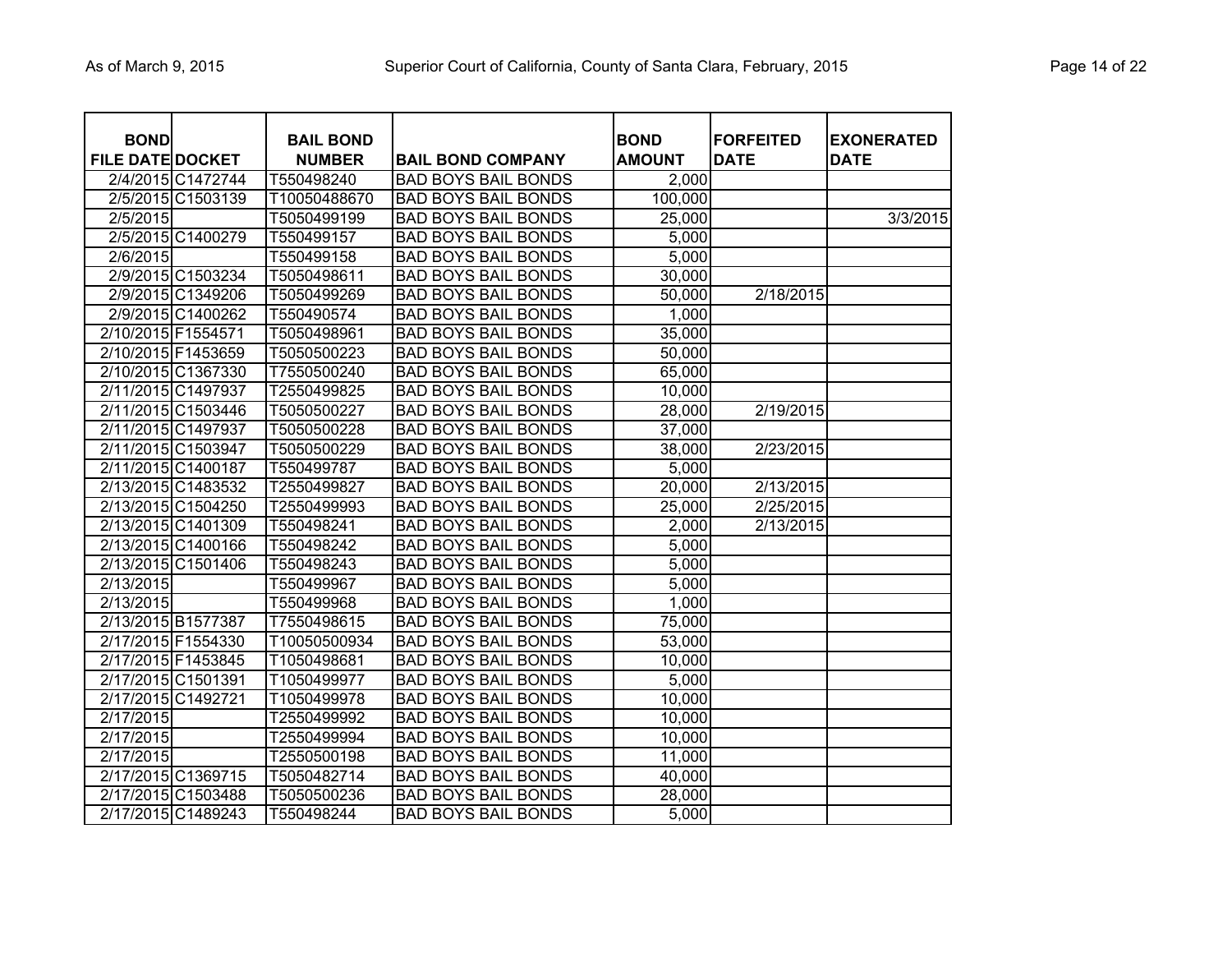|  | Page 15 of 22 |  |  |  |
|--|---------------|--|--|--|
|--|---------------|--|--|--|

| <b>BOND</b><br><b>FILE DATE DOCKET</b> |                    | <b>BAIL BOND</b><br><b>NUMBER</b> | <b>BAIL BOND COMPANY</b>   | <b>BOND</b><br><b>AMOUNT</b> | <b>FORFEITED</b><br><b>DATE</b> | <b>EXONERATED</b><br><b>DATE</b> |
|----------------------------------------|--------------------|-----------------------------------|----------------------------|------------------------------|---------------------------------|----------------------------------|
| 2/17/2015                              |                    | T7550500010                       | <b>BAD BOYS BAIL BONDS</b> | 40,000                       |                                 |                                  |
|                                        | 2/18/2015 B1471818 | T1050499974                       | <b>BAD BOYS BAIL BONDS</b> | 5,000                        |                                 |                                  |
|                                        | 2/18/2015 B1577195 | T2550499831                       | <b>BAD BOYS BAIL BONDS</b> | 15,000                       |                                 |                                  |
|                                        | 2/18/2015 C1485285 | T7550498446                       | <b>BAD BOYS BAIL BONDS</b> | 50,000                       |                                 |                                  |
|                                        | 2/19/2015 C1401183 | T1050500893                       | <b>BAD BOYS BAIL BONDS</b> | 5,000                        |                                 |                                  |
|                                        | 2/19/2015 C1489823 | T50050498978                      | <b>BAD BOYS BAIL BONDS</b> | 110,000                      |                                 |                                  |
| 2/19/2015                              |                    | T550498418                        | <b>BAD BOYS BAIL BONDS</b> | 5,000                        |                                 |                                  |
| $\overline{2}/19/2015$                 |                    | T550498528                        | <b>BAD BOYS BAIL BONDS</b> | 5,000                        |                                 |                                  |
|                                        | 2/20/2015 C1498087 | T1050499980                       | <b>BAD BOYS BAIL BONDS</b> | 10,000                       |                                 |                                  |
| 2/20/2015 C1502091                     |                    | T2550500194                       | <b>BAD BOYS BAIL BONDS</b> | 21,000                       |                                 |                                  |
| 2/20/2015                              |                    | T2550500910                       | <b>BAD BOYS BAIL BONDS</b> | 15,000                       |                                 |                                  |
| 2/23/2015                              |                    | T10050498620                      | <b>BAD BOYS BAIL BONDS</b> | 75,000                       |                                 |                                  |
|                                        | 2/23/2015 C1495989 | T1050498914                       | <b>BAD BOYS BAIL BONDS</b> | 10,000                       |                                 |                                  |
| 2/23/2015 B1576975                     |                    | T2550500199                       | <b>BAD BOYS BAIL BONDS</b> | 15,000                       |                                 |                                  |
| 2/23/2015                              |                    | T2550500200                       | <b>BAD BOYS BAIL BONDS</b> | 25,000                       |                                 |                                  |
|                                        | 2/23/2015 C1505428 | T2550501374                       | <b>BAD BOYS BAIL BONDS</b> | 25,000                       |                                 |                                  |
| 2/23/2015                              |                    | T5050501396                       | <b>BAD BOYS BAIL BONDS</b> | 15,000                       |                                 |                                  |
| 2/23/2015                              |                    | T5050501397                       | <b>BAD BOYS BAIL BONDS</b> | 15,000                       |                                 |                                  |
|                                        | 2/23/2015 C1350394 | T550499064                        | <b>BAD BOYS BAIL BONDS</b> | 5,000                        |                                 |                                  |
| 2/23/2015                              |                    | T7550503810                       | <b>BAD BOYS BAIL BONDS</b> | 15,000                       |                                 |                                  |
|                                        | 2/24/2015 B1577399 | T1050500892                       | <b>BAD BOYS BAIL BONDS</b> | 5,000                        |                                 |                                  |
|                                        | 2/24/2015 B1473402 | T5050499268                       | <b>BAD BOYS BAIL BONDS</b> | 50,000                       |                                 |                                  |
|                                        | 2/24/2015 C1504065 | T5050501231                       | <b>BAD BOYS BAIL BONDS</b> | 36,000                       |                                 |                                  |
|                                        | 2/24/2015 C1498362 | T550499785                        | <b>BAD BOYS BAIL BONDS</b> | 5,000                        |                                 |                                  |
|                                        | 2/24/2015 C1349923 | T7550501240                       | <b>BAD BOYS BAIL BONDS</b> | 70,000                       |                                 |                                  |
|                                        | 2/25/2015 B1475023 | T10050488672                      | <b>BAD BOYS BAIL BONDS</b> | 100,000                      |                                 |                                  |
|                                        | 2/25/2015 B1368830 | T1050499979                       | <b>BAD BOYS BAIL BONDS</b> | 10,000                       |                                 |                                  |
| 2/25/2015 B1474267                     |                    | T1050501361                       | <b>BAD BOYS BAIL BONDS</b> | 10,000                       |                                 |                                  |
| 2/25/2015 B1473381                     |                    | T20050503818                      | <b>BAD BOYS BAIL BONDS</b> | 110,000                      |                                 |                                  |
| 2/25/2015 B1471010                     |                    | T2550501213                       | <b>BAD BOYS BAIL BONDS</b> | 20,000                       |                                 |                                  |
| 2/25/2015 B1475151                     |                    | T5050501395                       | <b>BAD BOYS BAIL BONDS</b> | 10,000                       |                                 |                                  |
|                                        | 2/26/2015 C1502726 | T1050499808                       | <b>BAD BOYS BAIL BONDS</b> | 10,000                       |                                 |                                  |
|                                        | 2/26/2015 C1502037 | T1050499813                       | <b>BAD BOYS BAIL BONDS</b> | 5,000                        |                                 |                                  |
|                                        | 2/26/2015 C1502922 | T2550501373                       | <b>BAD BOYS BAIL BONDS</b> | 25,000                       |                                 |                                  |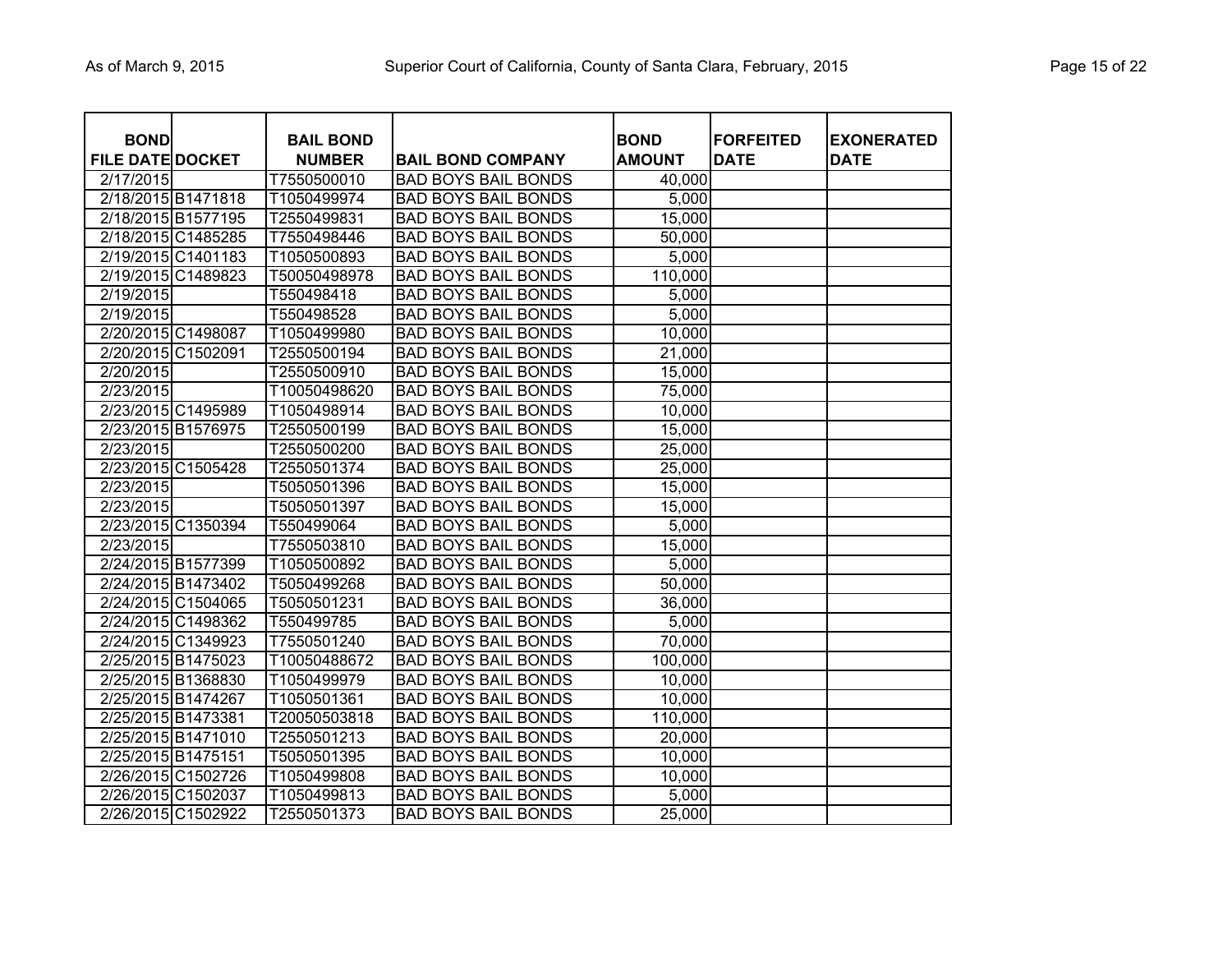| Page 16 of 22 |  |  |  |  |
|---------------|--|--|--|--|
|---------------|--|--|--|--|

| <b>BOND</b><br><b>FILE DATE DOCKET</b> |                    | <b>BAIL BOND</b><br><b>NUMBER</b> | <b>BAIL BOND COMPANY</b>       | <b>BOND</b><br><b>AMOUNT</b> | <b>FORFEITED</b><br><b>DATE</b> | <b>EXONERATED</b><br><b>DATE</b> |
|----------------------------------------|--------------------|-----------------------------------|--------------------------------|------------------------------|---------------------------------|----------------------------------|
| 2/26/2015 B1474501                     |                    | T550501190                        | <b>BAD BOYS BAIL BONDS</b>     | 5,000                        |                                 |                                  |
|                                        | 2/20/2015 C1504069 | S25002206375                      | <b>BAIL BONDS MADE EASY</b>    | $\overline{175,000}$         |                                 |                                  |
|                                        | 2/2/2015 C1496048  | FCS101429852                      | <b>BAIL HOTLINE BAIL BONDS</b> | 5,000                        |                                 |                                  |
| 2/2/2015                               |                    | FCS101432527                      | <b>BAIL HOTLINE BAIL BONDS</b> | 5,000                        |                                 |                                  |
|                                        | 2/2/2015 C1482888  | FCS1501427577                     | <b>BAIL HOTLINE BAIL BONDS</b> | 125,000                      |                                 |                                  |
|                                        | 2/2/2015 F1453486  | FCS251435530                      | <b>BAIL HOTLINE BAIL BONDS</b> | 10,000                       |                                 |                                  |
|                                        | 2/2/2015 F1453193  | FCS251435531                      | <b>BAIL HOTLINE BAIL BONDS</b> | 1,000                        |                                 |                                  |
|                                        | 2/2/2015 F1452014  | FCS251435532                      | <b>BAIL HOTLINE BAIL BONDS</b> | 15,000                       |                                 |                                  |
|                                        | 2/2/2015 F1453192  | FCS251438447                      | <b>BAIL HOTLINE BAIL BONDS</b> | 1,000                        |                                 |                                  |
|                                        | 2/2/2015 C1483667  | FCS501443840                      | <b>BAIL HOTLINE BAIL BONDS</b> | 49,000                       |                                 |                                  |
|                                        | 2/3/2015 C1499376  | FCS251443469                      | <b>BAIL HOTLINE BAIL BONDS</b> | 15,000                       |                                 |                                  |
|                                        | 2/5/2015 B1473819  | FCS251435537                      | <b>BAIL HOTLINE BAIL BONDS</b> | 20,000                       |                                 |                                  |
|                                        | 2/5/2015 B1475099  | FCS251435538                      | <b>BAIL HOTLINE BAIL BONDS</b> | 10,000                       |                                 |                                  |
|                                        | 2/5/2015 C1400203  | FCS251443470                      | <b>BAIL HOTLINE BAIL BONDS</b> | 20,000                       |                                 |                                  |
|                                        | 2/6/2015 B1474007  | FCS251435540                      | <b>BAIL HOTLINE BAIL BONDS</b> | 10,000                       |                                 |                                  |
|                                        | 2/9/2015 C1366106  | FCS1001435135                     | <b>BAIL HOTLINE BAIL BONDS</b> | 85,000                       |                                 |                                  |
|                                        | 2/9/2015 C1498178  | FCS101437622                      | <b>BAIL HOTLINE BAIL BONDS</b> | 7,500                        |                                 |                                  |
| 2/9/2015                               |                    | FCS251426493                      | <b>BAIL HOTLINE BAIL BONDS</b> | 15,000                       |                                 |                                  |
| 2/10/2015                              |                    | FCS101432528                      | <b>BAIL HOTLINE BAIL BONDS</b> | 5,000                        |                                 |                                  |
|                                        | 2/10/2015 C1490703 | FCS101435408                      | <b>BAIL HOTLINE BAIL BONDS</b> | 5,000                        |                                 |                                  |
|                                        | 2/11/2015 C1482658 | FCS101437604                      | <b>BAIL HOTLINE BAIL BONDS</b> | 10,000                       | 2/24/2015                       |                                  |
|                                        | 2/17/2015 C1503547 | FCS1001430371                     | <b>BAIL HOTLINE BAIL BONDS</b> | 100,000                      |                                 |                                  |
|                                        | 2/17/2015 C1498891 | FCS101435410                      | <b>BAIL HOTLINE BAIL BONDS</b> | 1,000                        |                                 |                                  |
| 2/17/2015 C1497781                     |                    | FCS101437626                      | <b>BAIL HOTLINE BAIL BONDS</b> | 5,000                        |                                 |                                  |
|                                        | 2/17/2015 C1498891 | FCS101443202                      | <b>BAIL HOTLINE BAIL BONDS</b> | 10,000                       |                                 |                                  |
| 2/17/2015                              |                    | FCS2501408350                     | <b>BAIL HOTLINE BAIL BONDS</b> | 151,000                      |                                 |                                  |
|                                        | 2/17/2015 C1474567 | FCS251430026                      | <b>BAIL HOTLINE BAIL BONDS</b> | 10,000                       |                                 |                                  |
| 2/17/2015                              |                    | FCS501427508                      | <b>BAIL HOTLINE BAIL BONDS</b> | 26,000                       |                                 |                                  |
|                                        | 2/17/2015 C1498891 | FCS501448695                      | <b>BAIL HOTLINE BAIL BONDS</b> | 50,000                       |                                 |                                  |
|                                        | 2/18/2015 B1577622 | FCS501427507                      | <b>BAIL HOTLINE BAIL BONDS</b> | 26,000                       |                                 |                                  |
|                                        | 2/19/2015 F1553963 | FCS101443203                      | <b>BAIL HOTLINE BAIL BONDS</b> | 10,000                       |                                 |                                  |
| 2/20/2015                              |                    | FCS251445834                      | <b>BAIL HOTLINE BAIL BONDS</b> | 25,000                       |                                 |                                  |
| 2/23/2015                              |                    | FCS1001435896                     | <b>BAIL HOTLINE BAIL BONDS</b> | 100,000                      |                                 |                                  |
| 2/23/2015                              |                    | FCS101443204                      | <b>BAIL HOTLINE BAIL BONDS</b> | 10,000                       |                                 |                                  |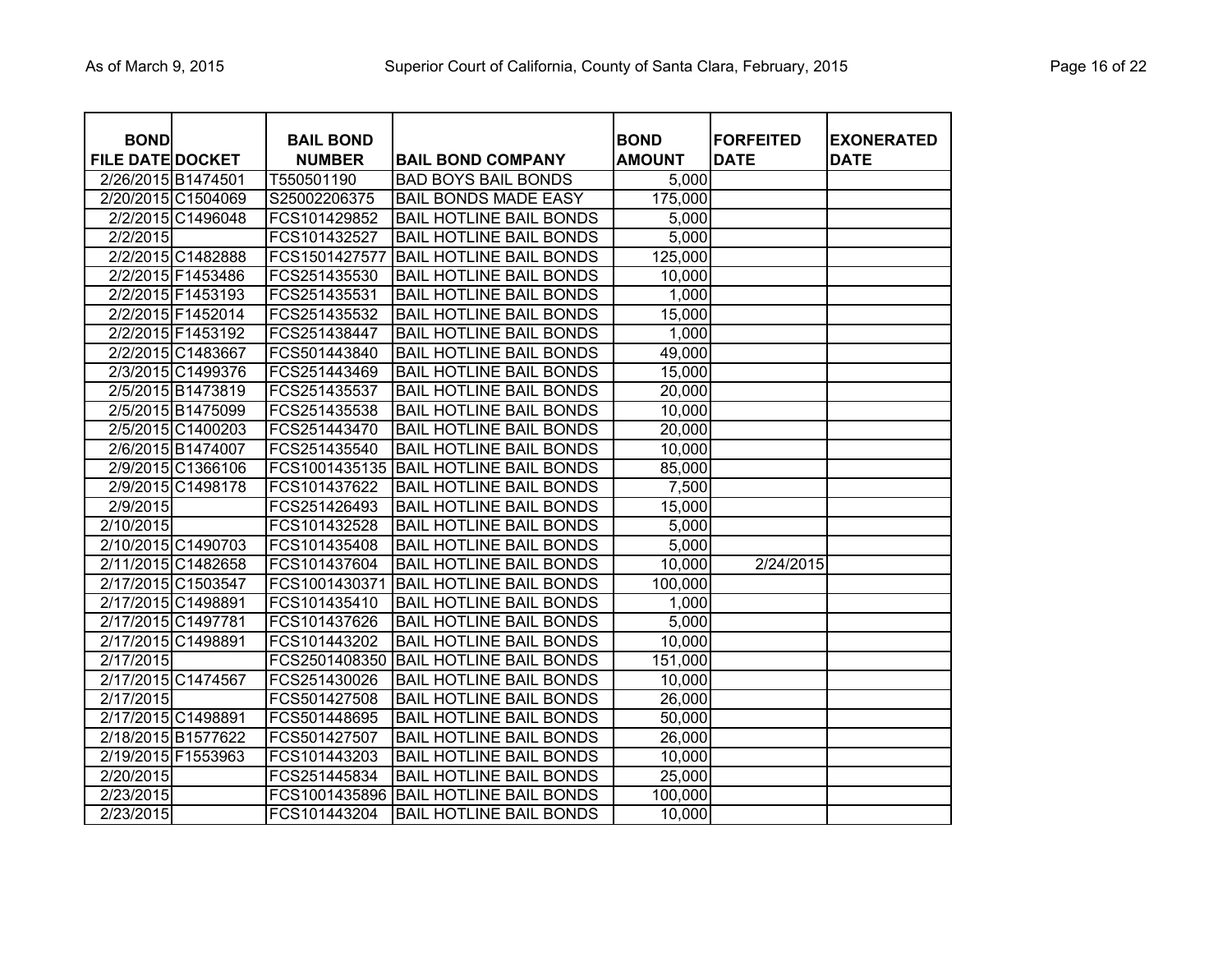| <b>BOND</b><br><b>FILE DATE DOCKET</b> | <b>BAIL BOND</b><br><b>NUMBER</b> | <b>BAIL BOND COMPANY</b>         | <b>BOND</b><br><b>AMOUNT</b> | <b>FORFEITED</b><br><b>DATE</b> | <b>EXONERATED</b><br><b>DATE</b> |
|----------------------------------------|-----------------------------------|----------------------------------|------------------------------|---------------------------------|----------------------------------|
| 2/23/2015                              | FCS101443205                      | <b>BAIL HOTLINE BAIL BONDS</b>   | 10,000                       |                                 |                                  |
| 2/23/2015 C1501868                     | FCS1501435962                     | <b>BAIL HOTLINE BAIL BONDS</b>   | 135,000                      |                                 |                                  |
| 2/23/2015 C1502458                     | FCS251445835                      | <b>BAIL HOTLINE BAIL BONDS</b>   | 25,000                       |                                 |                                  |
| 2/24/2015 B1576822                     | FCS1001425099                     | <b>BAIL HOTLINE BAIL BONDS</b>   | 100,000                      |                                 |                                  |
| 2/24/2015 F1452115                     | FCS101443206                      | <b>BAIL HOTLINE BAIL BONDS</b>   | 10,000                       |                                 | 3/6/2015                         |
| 2/24/2015 C1401219                     | FCS101443207                      | <b>BAIL HOTLINE BAIL BONDS</b>   | 10,000                       |                                 |                                  |
| 2/24/2015                              | FCS501435830                      | <b>BAIL HOTLINE BAIL BONDS</b>   | 36,000                       |                                 |                                  |
| 2/25/2015 F1453122                     | FCS101443208                      | <b>BAIL HOTLINE BAIL BONDS</b>   | 5,000                        |                                 |                                  |
| 2/26/2015 C1502426                     | FCS101444815                      | <b>BAIL HOTLINE BAIL BONDS</b>   | 5,000                        |                                 |                                  |
| 2/26/2015 C1497047                     | FCS251445832                      | <b>BAIL HOTLINE BAIL BONDS</b>   | 20,000                       |                                 |                                  |
| 2/27/2015 C1496839                     | FCS101444818                      | <b>BAIL HOTLINE BAIL BONDS</b>   | 1,000                        |                                 |                                  |
| 2/27/2015                              | FCS251432770                      | <b>BAIL HOTLINE BAIL BONDS</b>   | 18,000                       |                                 |                                  |
| 2/10/2015 F1554362                     |                                   | 5105490973 BODYGUARD BAIL BONDS  | 10,000                       |                                 |                                  |
| 2/17/2015                              |                                   | 5272221372 BODYGUARD BAIL BONDS  | 25,000                       |                                 |                                  |
| 2/20/2015 C1495262                     |                                   | 5272221385 BODYGUARD BAIL BONDS  | 20,000                       |                                 |                                  |
| 2/4/2015 B1577385                      | 2015BB006776                      | <b>DISCREET BAIL BONDS</b>       | 10,000                       |                                 | 2/20/2015                        |
| 2/9/2015 C1504769                      | 2015DD003514                      | <b>DISCREET BAIL BONDS</b>       | 25,000                       |                                 |                                  |
| 2/23/2015 C1476405                     | 2015AA0048643                     | <b>DISCREET BAIL BONDS</b>       | 5,000                        |                                 |                                  |
| 2/23/2015 B1577015                     | 2015BB006775                      | <b>DISCREET BAIL BONDS</b>       | 10,000                       |                                 |                                  |
| 2/23/2015                              | 2015CC003934                      | <b>DISCREET BAIL BONDS</b>       | 20,000                       |                                 |                                  |
| 2/24/2015 B1577658                     | 2015EE001471                      | <b>DISCREET BAIL BONDS</b>       | 30,000                       |                                 |                                  |
| 2/27/2015 B1577886                     | 2015CC004046                      | ED MUMBERT BAIL BONDS            | 25,000                       |                                 |                                  |
| 2/5/2015 F1452602                      |                                   | 5112826390 EIGHT BALL BAIL BONDS | 10,000                       |                                 |                                  |
| 2/10/2015 F1453624                     | 5802412702                        | <b>EIGHT BALL BAIL BONDS</b>     | 5,000                        |                                 |                                  |
| 2/2/2015 C1502307                      | T10050488709                      | <b>GOLDEN STATE BAIL BONDS</b>   | 60,000                       |                                 |                                  |
| 2/2/2015 C1475311                      | T2550490335                       | <b>GOLDEN STATE BAIL BONDS</b>   | 25,000                       |                                 |                                  |
| 2/2/2015 C1494632                      | T2550490336                       | <b>GOLDEN STATE BAIL BONDS</b>   | 20,000                       |                                 |                                  |
| 2/2/2015                               | T50488698                         | <b>GOLDEN STATE BAIL BONDS</b>   | 1,000                        |                                 |                                  |
| 2/2/2015 C1504646                      | T5050488704                       | <b>GOLDEN STATE BAIL BONDS</b>   | 36,000                       |                                 |                                  |
| 2/3/2015 C1494973                      | T2550490631                       | <b>GOLDEN STATE BAIL BONDS</b>   | 20,000                       | 2/19/2015                       |                                  |
| 2/5/2015 C1503010                      | T2550493899                       | <b>GOLDEN STATE BAIL BONDS</b>   | 16,000                       |                                 |                                  |
| 2/5/2015 C1481133                      | T550488697                        | <b>GOLDEN STATE BAIL BONDS</b>   | 5,000                        |                                 |                                  |
| 2/6/2015 C1494151                      | T10050488707                      | <b>GOLDEN STATE BAIL BONDS</b>   | 100,000                      |                                 |                                  |
| 2/6/2015 C1494151                      | T1550490629                       | <b>GOLDEN STATE BAIL BONDS</b>   | 10,000                       |                                 |                                  |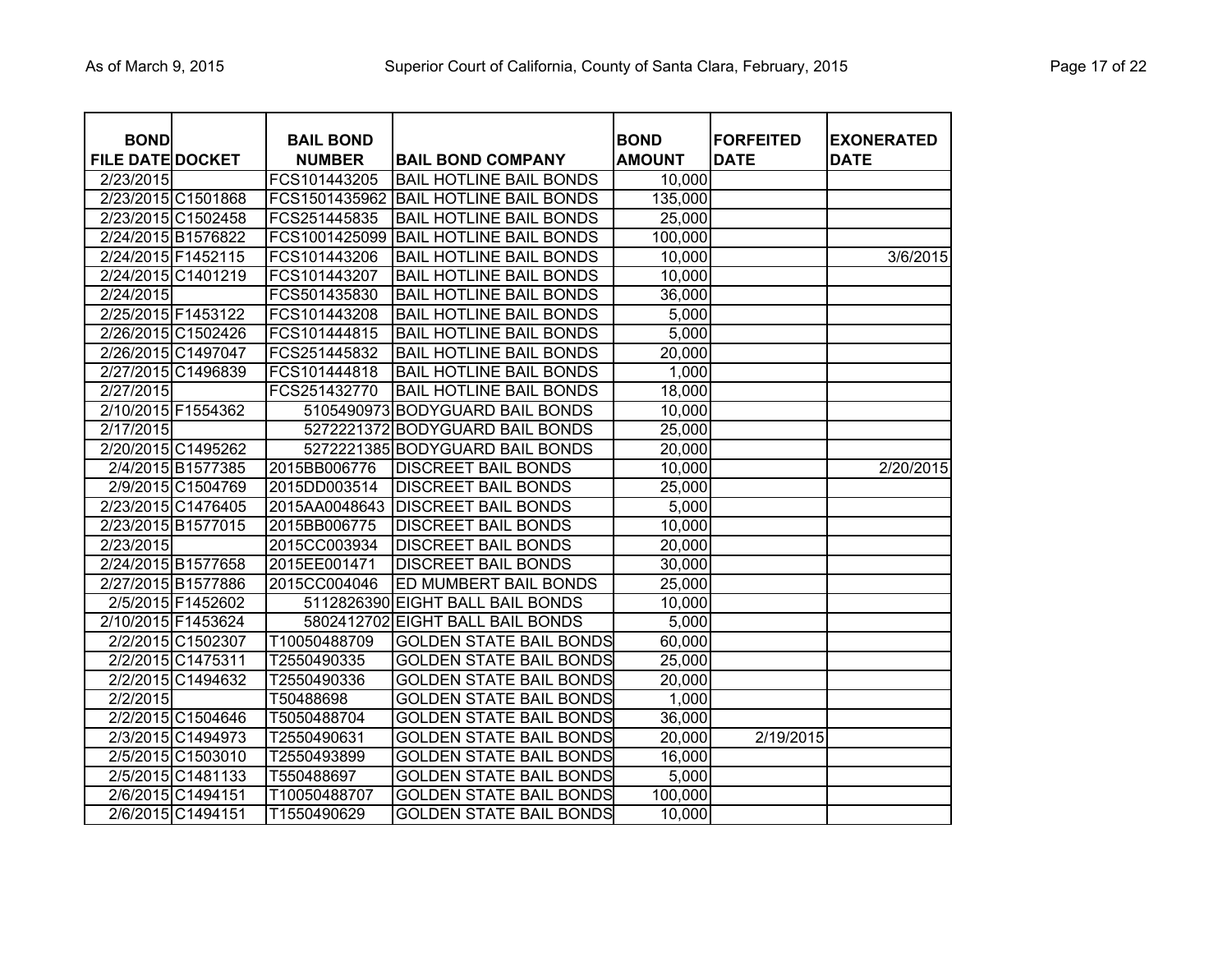| <b>BOND</b><br><b>FILE DATE DOCKET</b> |                    | <b>BAIL BOND</b><br><b>NUMBER</b> | <b>BAIL BOND COMPANY</b>         | <b>BOND</b><br><b>AMOUNT</b> | <b>FORFEITED</b><br><b>DATE</b> | <b>EXONERATED</b><br><b>DATE</b> |
|----------------------------------------|--------------------|-----------------------------------|----------------------------------|------------------------------|---------------------------------|----------------------------------|
| 2/9/2015                               |                    | T10050488706                      | <b>GOLDEN STATE BAIL BONDS</b>   | 51,000                       |                                 |                                  |
| 2/17/2015                              |                    | T15050480998                      | <b>GOLDEN STATE BAIL BONDS</b>   | 105,000                      |                                 |                                  |
| 2/23/2015                              |                    | T1550496088                       | <b>GOLDEN STATE BAIL BONDS</b>   | 15,000                       |                                 |                                  |
|                                        | 2/18/2015 C1501623 | A72287756                         | <b>JAMES RUDISILL BAIL BONDS</b> | 5,000                        |                                 |                                  |
| 2/25/2015 B1577524                     |                    | AUL2096069                        | <b>JAMES RUDISILL BAIL BONDS</b> | 100,000                      |                                 |                                  |
| 2/17/2015 F1450888                     |                    | U1020520716                       | JOSE A GONZALEZ BAIL BON         | 10,000                       |                                 |                                  |
|                                        | 2/26/2015 C1400686 | AB0079128                         | KEITH CARTER BAIL BONDS          | 5,000                        |                                 |                                  |
|                                        | 2/2/2015 C1497645  | S0502197399                       | LATINO BAIL BONDS                | 1,000                        |                                 |                                  |
|                                        | 2/2/2015 C1366842  | S1102240659                       | <b>LATINO BAIL BONDS</b>         | 10,000                       |                                 |                                  |
| 2/10/2015 C1498909                     |                    | S10102283668                      | <b>LATINO BAIL BONDS</b>         | 75,000                       |                                 |                                  |
| 2/25/2015                              |                    | S0602214408                       | <b>LATINO BAIL BONDS</b>         | 1,000                        |                                 |                                  |
|                                        | 2/27/2015 C1352962 | S10102283669                      | <b>LATINO BAIL BONDS</b>         | 75,000                       |                                 |                                  |
|                                        | 2/4/2015 B1577570  |                                   | 5272221976 LE BAIL BONDS         | 25,000                       |                                 |                                  |
| 2/5/2015                               |                    |                                   | 5112776846 LE BAIL BONDS         | 10,000                       |                                 |                                  |
|                                        | 2/5/2015 C1503132  |                                   | 5272176357 LE BAIL BONDS         | 15,000                       |                                 |                                  |
| 2/5/2015                               |                    |                                   | 5272221989 LE BAIL BONDS         | 3,250                        |                                 |                                  |
|                                        | 2/9/2015 C1502409  |                                   | 5112776888 LE BAIL BONDS         | 10,000                       |                                 |                                  |
| 2/9/2015                               |                    |                                   | 5112831800 LE BAIL BONDS         | 10,000                       |                                 |                                  |
| 2/9/2015                               |                    |                                   | 5272222001 LE BAIL BONDS         | 20,000                       |                                 |                                  |
| 2/10/2015                              |                    |                                   | 5112809300 LE BAIL BONDS         | 5,000                        |                                 |                                  |
| 2/10/2015 F1033831                     |                    |                                   | 5112831798 LE BAIL BONDS         | 2,500                        |                                 |                                  |
| 2/13/2015                              |                    |                                   | 5272222027 LE BAIL BONDS         | 15,000                       |                                 |                                  |
| 2/13/2015 C1503494                     |                    |                                   | 5551295111 LE BAIL BONDS         | 46,000                       |                                 |                                  |
| 2/17/2015                              |                    |                                   | 5105485900 LE BAIL BONDS         | 80,000                       |                                 |                                  |
| 2/17/2015 C1497797                     |                    |                                   | 5105485955 LE BAIL BONDS         | 100,000                      |                                 |                                  |
| 2/17/2015 C1503571                     |                    |                                   | 5105491967 LE BAIL BONDS         | 60,000                       |                                 |                                  |
| 2/17/2015 C1501611                     |                    |                                   | 5112831813 LE BAIL BONDS         | 10,000                       |                                 |                                  |
| 2/17/2015                              |                    |                                   | 5272203541 LE BAIL BONDS         | 15,000                       |                                 |                                  |
| 2/19/2015                              |                    |                                   | 5272222014 LE BAIL BONDS         | 25,000                       |                                 |                                  |
| 2/20/2015 C1491932                     |                    |                                   | 5112831826 LE BAIL BONDS         | 10,000                       |                                 |                                  |
| 2/23/2015                              |                    |                                   | 5112831839 LE BAIL BONDS         | 10,000                       |                                 |                                  |
|                                        | 2/23/2015 C1370526 |                                   | 5112831842 LE BAIL BONDS         | 2,000                        |                                 |                                  |
| 2/23/2015 C1242779                     |                    |                                   | 5112831855 LE BAIL BONDS         | 5,000                        |                                 |                                  |
| 2/23/2015                              |                    |                                   | 5112831868 LE BAIL BONDS         | 11,000                       |                                 |                                  |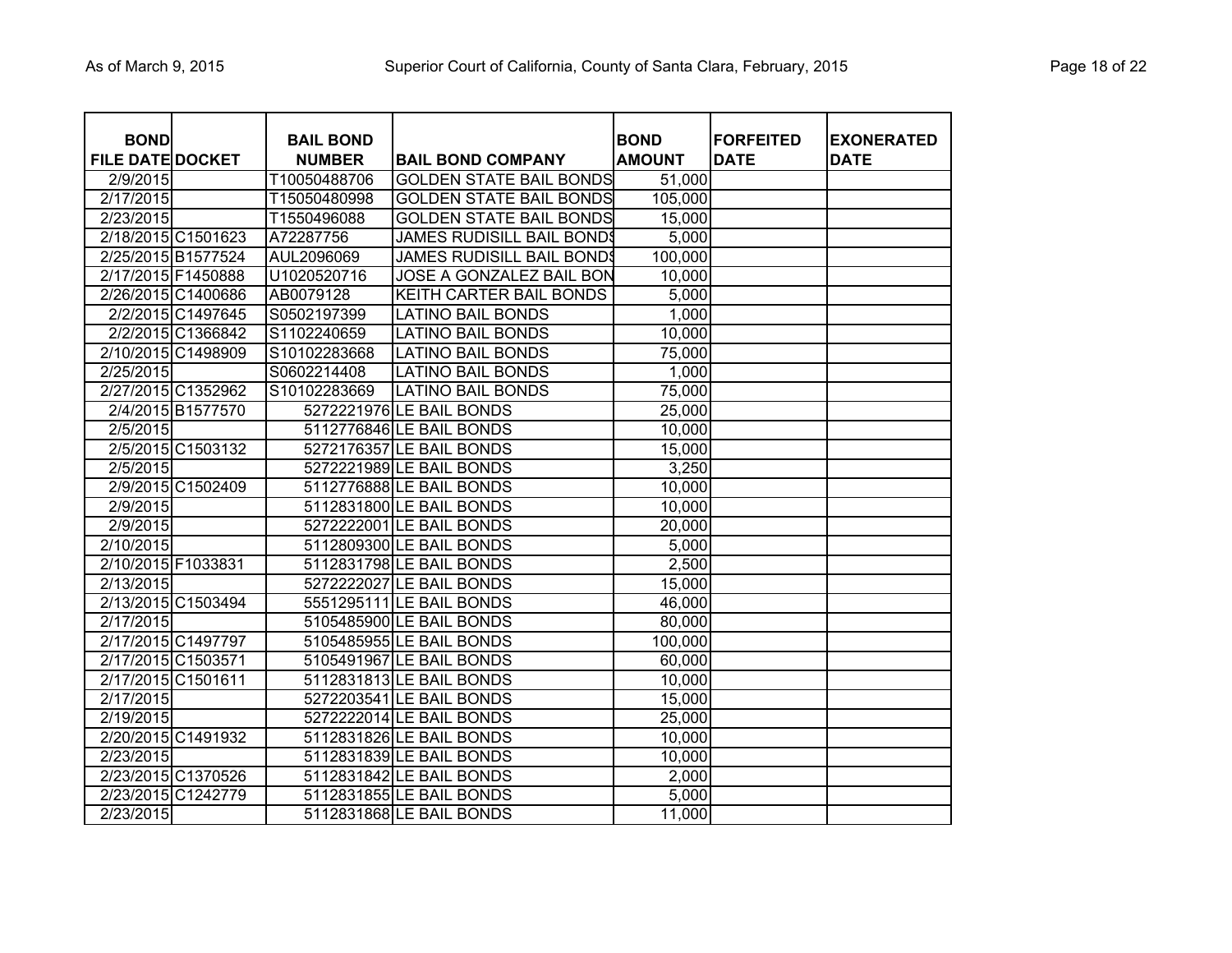|  | Page 19 of 22 |  |  |  |
|--|---------------|--|--|--|
|--|---------------|--|--|--|

| <b>BOND</b>             |                    | <b>BAIL BOND</b> |                           | <b>BOND</b>   | <b>FORFEITED</b> | <b>EXONERATED</b> |
|-------------------------|--------------------|------------------|---------------------------|---------------|------------------|-------------------|
| <b>FILE DATE DOCKET</b> |                    | <b>NUMBER</b>    | <b>BAIL BOND COMPANY</b>  | <b>AMOUNT</b> | <b>DATE</b>      | <b>DATE</b>       |
| 2/25/2015               |                    |                  | 5112831871 LE BAIL BONDS  | 10,000        |                  |                   |
|                         | 2/25/2015 C1504231 |                  | 5250024197 LE BAIL BONDS  | 250,000       |                  |                   |
| 2/25/2015               |                    |                  | 5272222030 LE BAIL BONDS  | 25,000        |                  |                   |
|                         | 2/25/2015 C1501440 |                  | 5551278035 LE BAIL BONDS  | 50,000        |                  |                   |
|                         | 2/26/2015 C1502927 |                  | 5551278080 LE BAIL BONDS  | 51,000        |                  |                   |
|                         | 2/27/2015 C1400180 |                  | 5112831884 LE BAIL BONDS  | 5,000         |                  |                   |
|                         | 2/11/2015 C1504880 | 2015DD003035     | <b>LIEN TA BAIL BONDS</b> | 50,000        |                  |                   |
|                         | 2/26/2015 C1502409 | 2015BB006425     | <b>LIEN TA BAIL BONDS</b> | 10,000        |                  |                   |
| 2/2/2015                |                    | AS100133078      | <b>LUNA BAIL BONDS</b>    | 60,000        |                  |                   |
| 2/2/2015                |                    | AS114136         | <b>LUNA BAIL BONDS</b>    | 135,000       |                  | 2/27/2015         |
| 2/2/2015                |                    | AS114138         | <b>LUNA BAIL BONDS</b>    | 111,000       |                  | 2/27/2015         |
|                         | 2/2/2015 C1400311  | AS15418819       | <b>LUNA BAIL BONDS</b>    | 10,000        |                  |                   |
| 2/2/2015                |                    | AS25234024       | <b>LUNA BAIL BONDS</b>    | 25,000        |                  | 3/3/2015          |
|                         | 2/2/2015 C1085705  | AS50174491       | <b>LUNA BAIL BONDS</b>    | 40,000        |                  |                   |
| 2/2/2015                |                    | AS50175785       | <b>LUNA BAIL BONDS</b>    | 50,000        |                  | 3/3/2015          |
| 2/3/2015                |                    | AS25233270       | <b>LUNA BAIL BONDS</b>    | 25,000        |                  |                   |
| 2/3/2015                |                    | AS50174493       | <b>LUNA BAIL BONDS</b>    | 35,000        |                  | 3/3/2015          |
| 2/6/2015                |                    | AS50175650       | <b>LUNA BAIL BONDS</b>    | 36,000        |                  |                   |
|                         | 2/6/2015 C1496636  | AS51008373       | <b>LUNA BAIL BONDS</b>    | 3,000         |                  |                   |
|                         | 2/9/2015 B1577410  | AS100132863      | <b>LUNA BAIL BONDS</b>    | 51,000        |                  |                   |
|                         | 2/9/2015 C1503285  | AS15418494       | <b>LUNA BAIL BONDS</b>    | 11,000        |                  |                   |
| 2/9/2015                |                    | AS15418495       | <b>LUNA BAIL BONDS</b>    | 10,000        |                  |                   |
|                         | 2/9/2015 C1499425  | AS15418497       | <b>LUNA BAIL BONDS</b>    | 10,000        |                  |                   |
|                         | 2/9/2015 C1503275  | AS15418816       | <b>LUNA BAIL BONDS</b>    | 10,000        |                  |                   |
|                         | 2/9/2015 B1472542  | AS25233266       | <b>LUNA BAIL BONDS</b>    | 25,000        |                  |                   |
| 2/9/2015                |                    | AS25234015       | <b>LUNA BAIL BONDS</b>    | 25,000        |                  |                   |
| 2/9/2015                |                    | AS50174615       | <b>LUNA BAIL BONDS</b>    | 25,000        |                  |                   |
|                         | 2/10/2015 F1554516 | AS25233267       | <b>LUNA BAIL BONDS</b>    | 16,000        |                  |                   |
| 2/10/2015               |                    | AS25235438       | <b>LUNA BAIL BONDS</b>    | 25,000        |                  |                   |
|                         | 2/11/2015 C1503932 | AS25233325       | <b>LUNA BAIL BONDS</b>    | 21,000        |                  |                   |
| 2/11/2015               |                    | AS25233335       | <b>LUNA BAIL BONDS</b>    | 25,000        |                  |                   |
|                         | 2/11/2015 C1501374 | AS50174495       | <b>LUNA BAIL BONDS</b>    | 50,000        |                  |                   |
|                         | 2/11/2015 C1502868 | AS50175816       | <b>LUNA BAIL BONDS</b>    | 50,000        |                  |                   |
|                         | 2/13/2015 C1503426 | AS100132437      | <b>LUNA BAIL BONDS</b>    | 100,000       |                  |                   |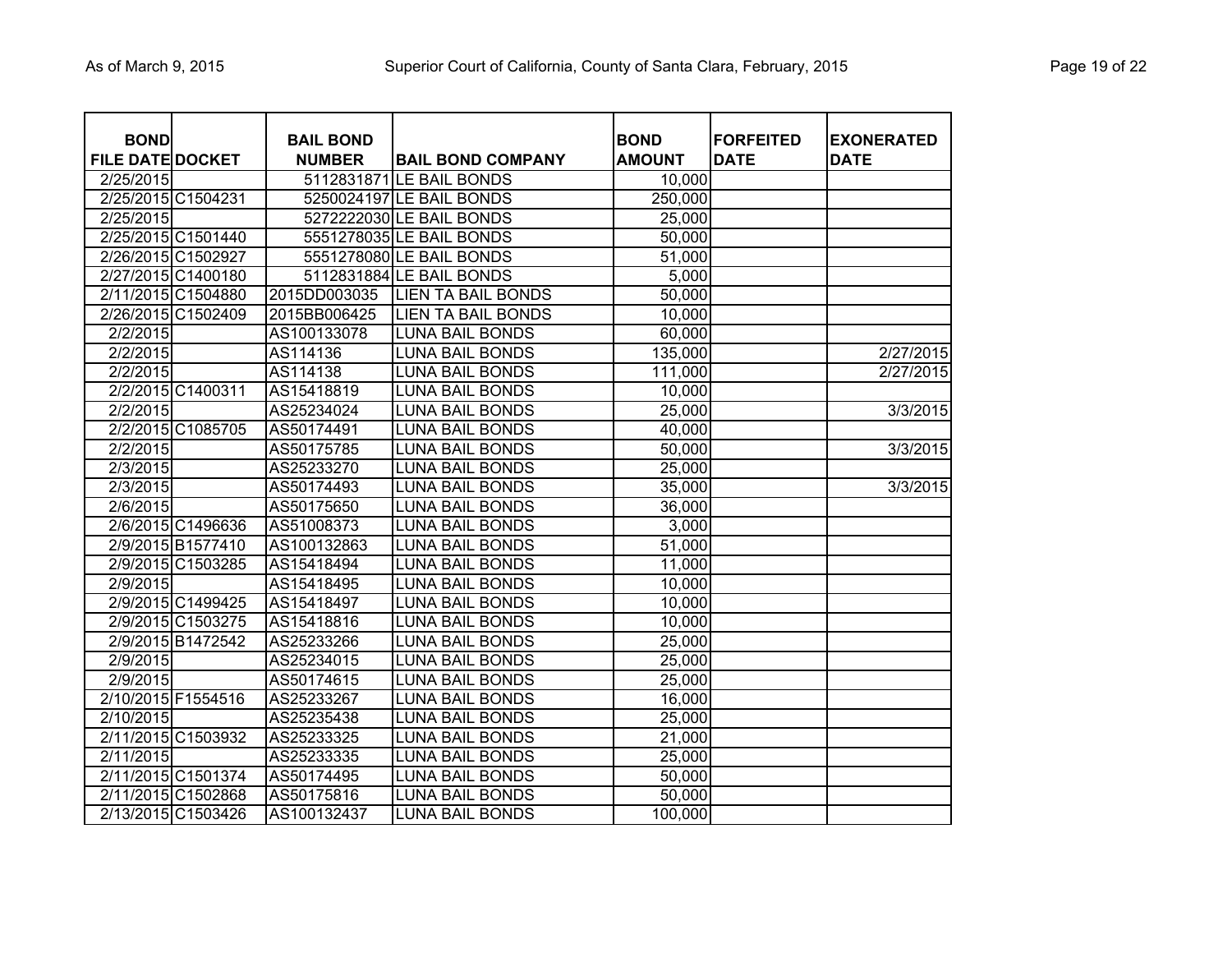|  | Page 20 of 22 |  |  |  |
|--|---------------|--|--|--|
|--|---------------|--|--|--|

| <b>BOND</b><br><b>FILE DATE DOCKET</b> |                    | <b>BAIL BOND</b><br><b>NUMBER</b> | <b>BAIL BOND COMPANY</b>   | <b>BOND</b><br><b>AMOUNT</b> | <b>FORFEITED</b><br><b>DATE</b> | <b>EXONERATED</b><br><b>DATE</b> |
|----------------------------------------|--------------------|-----------------------------------|----------------------------|------------------------------|---------------------------------|----------------------------------|
| 2/13/2015 B1577519                     |                    | AS100133076                       | <b>LUNA BAIL BONDS</b>     | 80,000                       |                                 |                                  |
|                                        | 2/13/2015 C1502914 | AS25233999                        | <b>LUNA BAIL BONDS</b>     | 25,000                       |                                 |                                  |
| 2/13/2015 B1475568                     |                    | AS51002448                        | <b>LUNA BAIL BONDS</b>     | 5,000                        |                                 |                                  |
| 2/13/2015 B1577587                     |                    | AS51002463                        | <b>LUNA BAIL BONDS</b>     | 500                          |                                 |                                  |
|                                        | 2/17/2015 C1502915 | AS100133007                       | <b>LUNA BAIL BONDS</b>     | 100,000                      |                                 |                                  |
| 2/17/2015                              |                    | AS25233324                        | <b>LUNA BAIL BONDS</b>     | 25,000                       |                                 |                                  |
| 2/17/2015 C1504259                     |                    | AS25233336                        | <b>LUNA BAIL BONDS</b>     | 25,000                       |                                 |                                  |
| 2/17/2015                              |                    | AS25233337                        | <b>LUNA BAIL BONDS</b>     | 25,000                       |                                 |                                  |
| 2/17/2015 C1504472                     |                    | AS50174492                        | <b>LUNA BAIL BONDS</b>     | 50,000                       |                                 |                                  |
| 2/17/2015 C1504481                     |                    | AS50174616                        | <b>LUNA BAIL BONDS</b>     | 25,000                       |                                 |                                  |
| 2/17/2015 C1499622                     |                    | AS51002459                        | <b>LUNA BAIL BONDS</b>     | 5,000                        |                                 |                                  |
| 2/17/2015 F1453088                     |                    | AS51002460                        | <b>LUNA BAIL BONDS</b>     | 5,000                        |                                 |                                  |
| 2/23/2015                              |                    | AS15414467                        | <b>LUNA BAIL BONDS</b>     | 15,000                       |                                 |                                  |
| 2/23/2015                              |                    | AS15420167                        | <b>LUNA BAIL BONDS</b>     | 10,000                       |                                 |                                  |
| 2/23/2015                              |                    | AS25233339                        | <b>LUNA BAIL BONDS</b>     | 22,000                       |                                 |                                  |
| 2/23/2015                              |                    | AS50174619                        | <b>LUNA BAIL BONDS</b>     | 26,000                       |                                 |                                  |
| 2/24/2015 F1554595                     |                    | AS100132438                       | <b>LUNA BAIL BONDS</b>     | 55,000                       |                                 |                                  |
| 2/24/2015 B1577833                     |                    | AS113836                          | <b>LUNA BAIL BONDS</b>     | 210,000                      |                                 |                                  |
| 2/24/2015 C1504941                     |                    | AS50174494                        | <b>LUNA BAIL BONDS</b>     | 50,000                       |                                 |                                  |
| 2/25/2015 F1554080                     |                    |                                   | 5272222043 LUNA BAIL BONDS | 5,000                        |                                 |                                  |
| 2/25/2015                              |                    | AS100133083                       | <b>LUNA BAIL BONDS</b>     | 60,000                       |                                 |                                  |
| 2/26/2015 C1503332                     |                    | AS15418822                        | <b>LUNA BAIL BONDS</b>     | 15,000                       |                                 |                                  |
| 2/26/2015                              |                    | AS15418823                        | <b>LUNA BAIL BONDS</b>     | 10,000                       |                                 |                                  |
|                                        | 2/26/2015 C1502929 | AS50174624                        | <b>LUNA BAIL BONDS</b>     | 20,000                       |                                 |                                  |
| 2/27/2015 B1577842                     |                    | AS50175812                        | <b>LUNA BAIL BONDS</b>     | 25,000                       |                                 |                                  |
| 2/20/2015 C1498261                     |                    | AD00790935                        | <b>MCMAINS BAIL BONDS</b>  | 45,000                       |                                 |                                  |
| 2/9/2015                               |                    | AS15421698                        | MINUTEMAN BAIL BONDS       | 10,000                       |                                 |                                  |
| 2/25/2015                              |                    | AD00778637                        | NOR CAL BAIL BONDS         | 25,000                       |                                 |                                  |
| 2/9/2015                               |                    | S0602268698                       | <b>OUT NOW BAIL BONDS</b>  | 5,000                        |                                 |                                  |
| 2/18/2015 B1577586                     |                    | S5102312021                       | <b>OUT NOW BAIL BONDS</b>  | 35,000                       |                                 |                                  |
|                                        | 2/2/2015 C1496695  | 2015AA048979                      | PACIFIC COAST BAIL BONDS   | 5,000                        |                                 |                                  |
| 2/6/2015                               |                    | 2015CC004309                      | PACIFIC COAST BAIL BONDS   | 10,000                       |                                 |                                  |
| 2/6/2015                               |                    | 2015CC004310                      | PACIFIC COAST BAIL BONDS   | 25,000                       |                                 | 3/5/2015                         |
|                                        | 2/6/2015 C1502043  | 2015FF000185                      | PACIFIC COAST BAIL BONDS   | 150,000                      |                                 |                                  |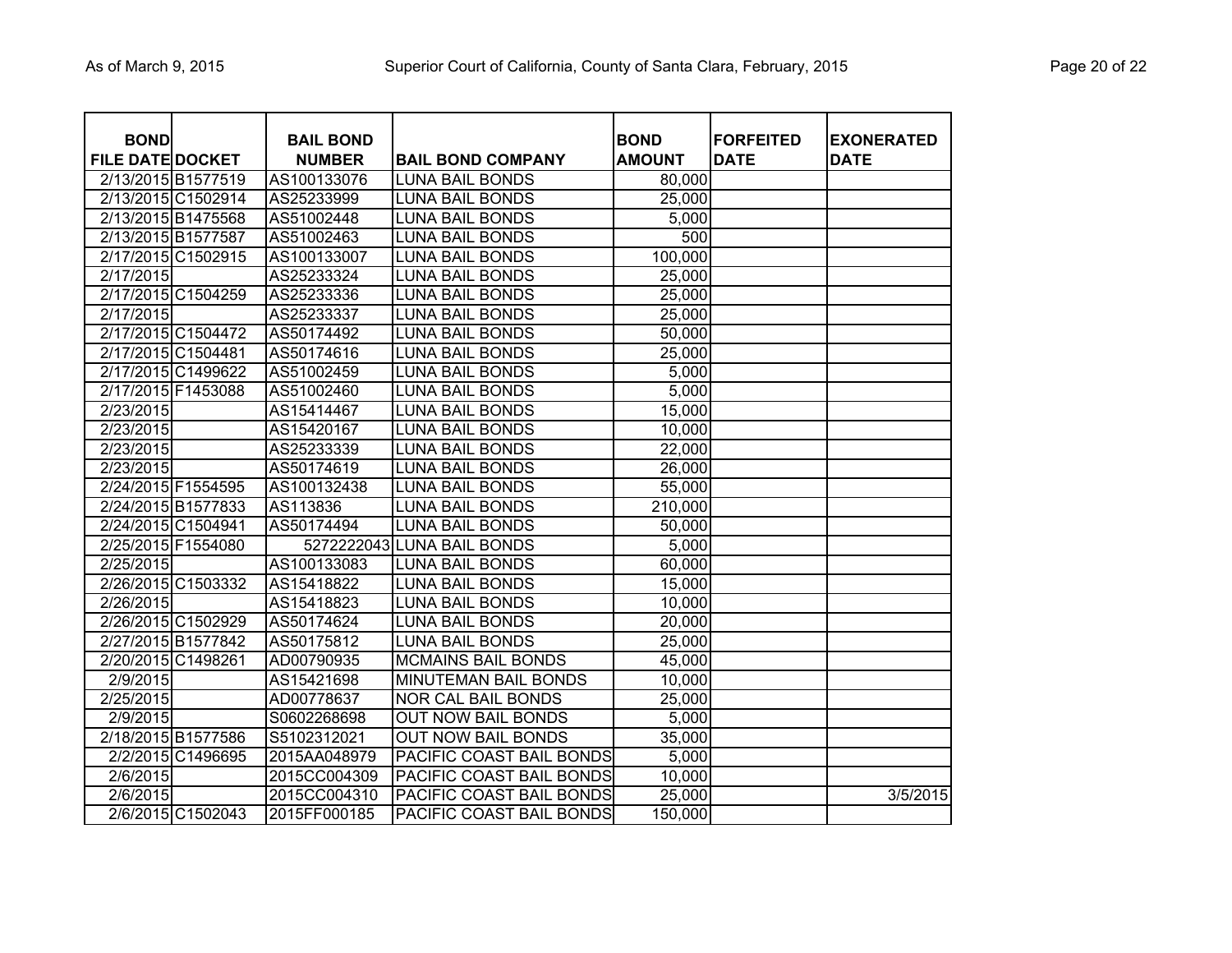| Page 21 of 22 |  |
|---------------|--|
|---------------|--|

| <b>BOND</b><br><b>FILE DATE DOCKET</b> |                    | <b>BAIL BOND</b><br><b>NUMBER</b> | <b>BAIL BOND COMPANY</b>       | <b>BOND</b><br><b>AMOUNT</b> | <b>FORFEITED</b><br><b>DATE</b> | <b>EXONERATED</b><br><b>DATE</b> |
|----------------------------------------|--------------------|-----------------------------------|--------------------------------|------------------------------|---------------------------------|----------------------------------|
|                                        | 2/10/2015 CC064056 | 2015BB007135                      | PACIFIC COAST BAIL BONDS       | 10,000                       |                                 |                                  |
|                                        | 2/10/2015 C9801298 | 2015BB007136                      | PACIFIC COAST BAIL BONDS       | 10,000                       |                                 |                                  |
|                                        | 2/10/2015 F1554440 | 2015BB014498                      | PACIFIC COAST BAIL BONDS       | 10,000                       |                                 |                                  |
|                                        | 2/10/2015 F1453150 | 2015DD003928                      | PACIFIC COAST BAIL BONDS       | 25,000                       | 2/20/2015                       |                                  |
|                                        | 2/10/2015 F1554514 | 2015DD003929                      | PACIFIC COAST BAIL BONDS       | 16,000                       |                                 |                                  |
| 2/17/2015 F1554047                     |                    | 2015AA048980                      | PACIFIC COAST BAIL BONDS       | 5,000                        |                                 |                                  |
|                                        | 2/17/2015 C1400904 | 2015AA062677                      | PACIFIC COAST BAIL BONDS       | 5,000                        |                                 |                                  |
| 2/17/2015                              |                    | 2015AA062678                      | PACIFIC COAST BAIL BONDS       | 5,000                        |                                 |                                  |
| 2/17/2015                              |                    | 2015CC009907                      | PACIFIC COAST BAIL BONDS       | 15,000                       |                                 |                                  |
| 2/18/2015                              |                    | 2015AA048974                      | PACIFIC COAST BAIL BONDS       | 250                          |                                 |                                  |
|                                        | 2/18/2015 F1554153 | 2015DD003925                      | PACIFIC COAST BAIL BONDS       | 10,000                       |                                 |                                  |
|                                        | 2/18/2015 F1554153 | 2015DD003926                      | PACIFIC COAST BAIL BONDS       | 10,000                       |                                 |                                  |
| 2/19/2015 F1453377                     |                    | 2015CC009906                      | PACIFIC COAST BAIL BONDS       | 10,000                       | 2/27/2015                       |                                  |
|                                        | 2/20/2015 C1492437 | 2015CC009904                      | PACIFIC COAST BAIL BONDS       | 15,000                       |                                 |                                  |
|                                        | 2/26/2015 C1502840 | 2015EE003683                      | PACIFIC COAST BAIL BONDS       | 10,000                       |                                 |                                  |
|                                        | 2/26/2015 C1502928 | 2015EE003684                      | PACIFIC COAST BAIL BONDS       | 25,000                       |                                 |                                  |
|                                        | 2/2/2015 C1503817  | 2015EE001564                      | RAMIREZ BAIL BONDS             | 20,000                       |                                 |                                  |
| 2/3/2015                               |                    | 2015DD003511                      | <b>RAMIREZ BAIL BONDS</b>      | 15,000                       |                                 |                                  |
|                                        | 2/5/2015 C1493645  | 2015CC004067                      | RAMIREZ BAIL BONDS             | 7,500                        |                                 |                                  |
|                                        | 2/5/2015 F1554436  | 2015DD003515                      | <b>RAMIREZ BAIL BONDS</b>      | 15,000                       |                                 |                                  |
| 2/9/2015                               |                    | 2015CC004068                      | <b>RAMIREZ BAIL BONDS</b>      | 10,000                       |                                 |                                  |
|                                        | 2/25/2015 B1577404 | 2015AA048736                      | <b>RAMIREZ BAIL BONDS</b>      | 5,000                        |                                 |                                  |
|                                        | 2/9/2015 C1493611  | 5272192650                        | <b>REASONABLE BAIL BONDS</b>   | 15,000                       |                                 |                                  |
| 2/9/2015                               |                    | U5020540003                       | <b>SCOTT STEVENSON BAIL BO</b> | 35,000                       |                                 |                                  |
| 2/13/2015                              |                    | U1020539995                       | <b>SCOTT STEVENSON BAIL BO</b> | 10,000                       |                                 |                                  |
| 2/25/2015                              |                    | U1020539996                       | SCOTT STEVENSON BAIL BO        | 10,000                       |                                 |                                  |
| 2/4/2015                               |                    | 2015CC004537                      | <b>TAPOUT BAIL BONDS</b>       | 20,000                       |                                 |                                  |
|                                        | 2/11/2015 C1498441 | 2015BB007555                      | <b>TAPOUT BAIL BONDS</b>       | 3,000                        | 2/11/2015                       |                                  |
|                                        | 2/11/2015 C1503299 | 2015BB007556                      | <b>TAPOUT BAIL BONDS</b>       | 5,000                        | 2/13/2015                       |                                  |
|                                        | 2/11/2015 C1222911 | 2015DD004074                      | <b>TAPOUT BAIL BONDS</b>       | 50,000                       | 2/11/2015                       |                                  |
|                                        | 2/19/2015 C1492925 | 2015FF000223                      | <b>TAPOUT BAIL BONDS</b>       | 120,000                      |                                 |                                  |
|                                        | 2/20/2015 C1498848 | 2015BB007557                      | <b>TAPOUT BAIL BONDS</b>       | 5,000                        |                                 |                                  |
|                                        | 2/27/2015 C1502765 | 2015DD004075                      | <b>TAPOUT BAIL BONDS</b>       | 50,000                       |                                 |                                  |
|                                        | 2/2/2015 C1503435  | IS50K108077                       | TEDD WALLACE BAIL BONDS        | 35,000                       | 2/13/2015                       |                                  |